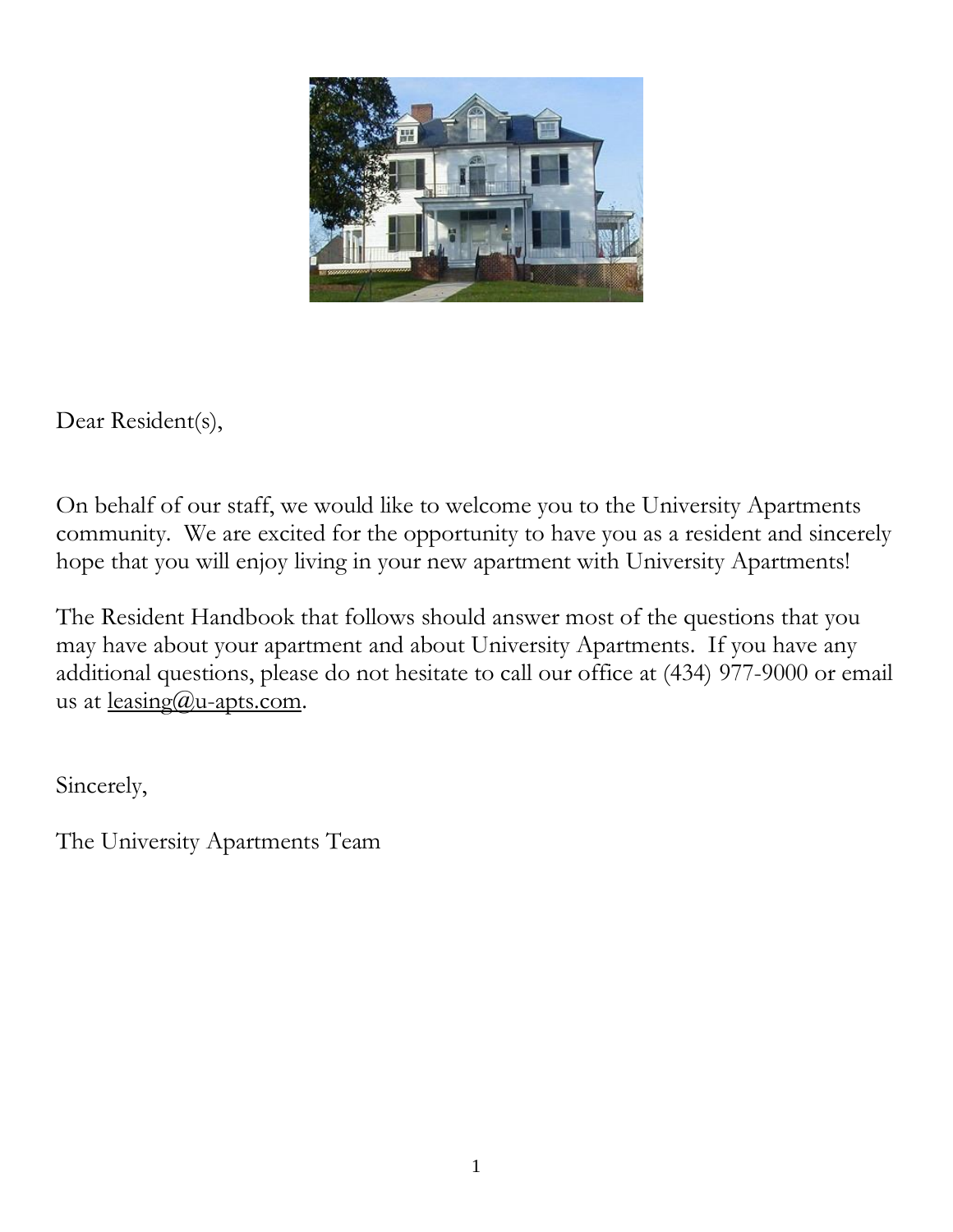## **Table of Contents**

| Office Information-                          |  |  |  |  | 3              |
|----------------------------------------------|--|--|--|--|----------------|
| Payments                                     |  |  |  |  | 3              |
| Package Delivery                             |  |  |  |  | 3              |
| Move -In Information -                       |  |  |  |  | $\overline{4}$ |
| Utility Information                          |  |  |  |  | 4              |
| Internet                                     |  |  |  |  | 5              |
| Rental Insurance                             |  |  |  |  | 5              |
| General Maintenance Information              |  |  |  |  | 6              |
| <b>Light Bulbs</b>                           |  |  |  |  | 6              |
| Garbage Disposals                            |  |  |  |  | 6              |
| Washer & Dryers/Laundry Rooms                |  |  |  |  | 6              |
| Shower Stalls/Bathtubs/Exhaust Fans-         |  |  |  |  | 7              |
| Water Leaks- Leaking Faucets and Toilets     |  |  |  |  |                |
| Unclogging Toilets and Drains-               |  |  |  |  | 7              |
| Snow Removal                                 |  |  |  |  | 7              |
| Hardwood Floors                              |  |  |  |  | 8              |
| Smoking                                      |  |  |  |  | 9              |
| <b>Smoke Detectors</b>                       |  |  |  |  | 9              |
| Carbon Monoxide Detectors                    |  |  |  |  | 10             |
| <b>Emergency Maintenance</b>                 |  |  |  |  | 10             |
| Lockouts                                     |  |  |  |  | 11             |
| <b>Window Screens</b>                        |  |  |  |  | 11             |
| Abandonment/Absence                          |  |  |  |  | 11             |
| Lease Renewals                               |  |  |  |  | 12             |
| Guest Policy -                               |  |  |  |  | 12             |
| Noise Complaints and Conduct                 |  |  |  |  | 12             |
| Walls/Paint                                  |  |  |  |  | 13             |
| Interior Locks Policy                        |  |  |  |  | 13             |
| Breaking the Lease, Subletting and Reletting |  |  |  |  | $13 - 14$      |
| Common Areas, Lawns, Porch/Balcony Usage     |  |  |  |  | 14             |
| Grill Policy                                 |  |  |  |  | 15             |
| Pet Policy/Service Animals                   |  |  |  |  | 15             |
| Parking & Towing Policy                      |  |  |  |  | 16-17          |
| Bicycles -                                   |  |  |  |  | 17             |
| Motorcycles/Mopeds -                         |  |  |  |  | 18             |
| Move-Out Procedures -                        |  |  |  |  | 18-19          |
| Restoration Fee                              |  |  |  |  | $19 - 20$      |
| Move-Out Reminders -                         |  |  |  |  | $20 - 21$      |
| Heating/Air Conditioning Information         |  |  |  |  | 21-22          |
| Fireplace Use -                              |  |  |  |  | 23             |
| <b>Trash Collection</b>                      |  |  |  |  | 24             |
| Recycling                                    |  |  |  |  | 24             |
| Circuit Breaker Information                  |  |  |  |  | 25             |
| Mailbox Locations                            |  |  |  |  | 26             |
| Smoke-Free Lease Addendum -                  |  |  |  |  | $27 - 28$      |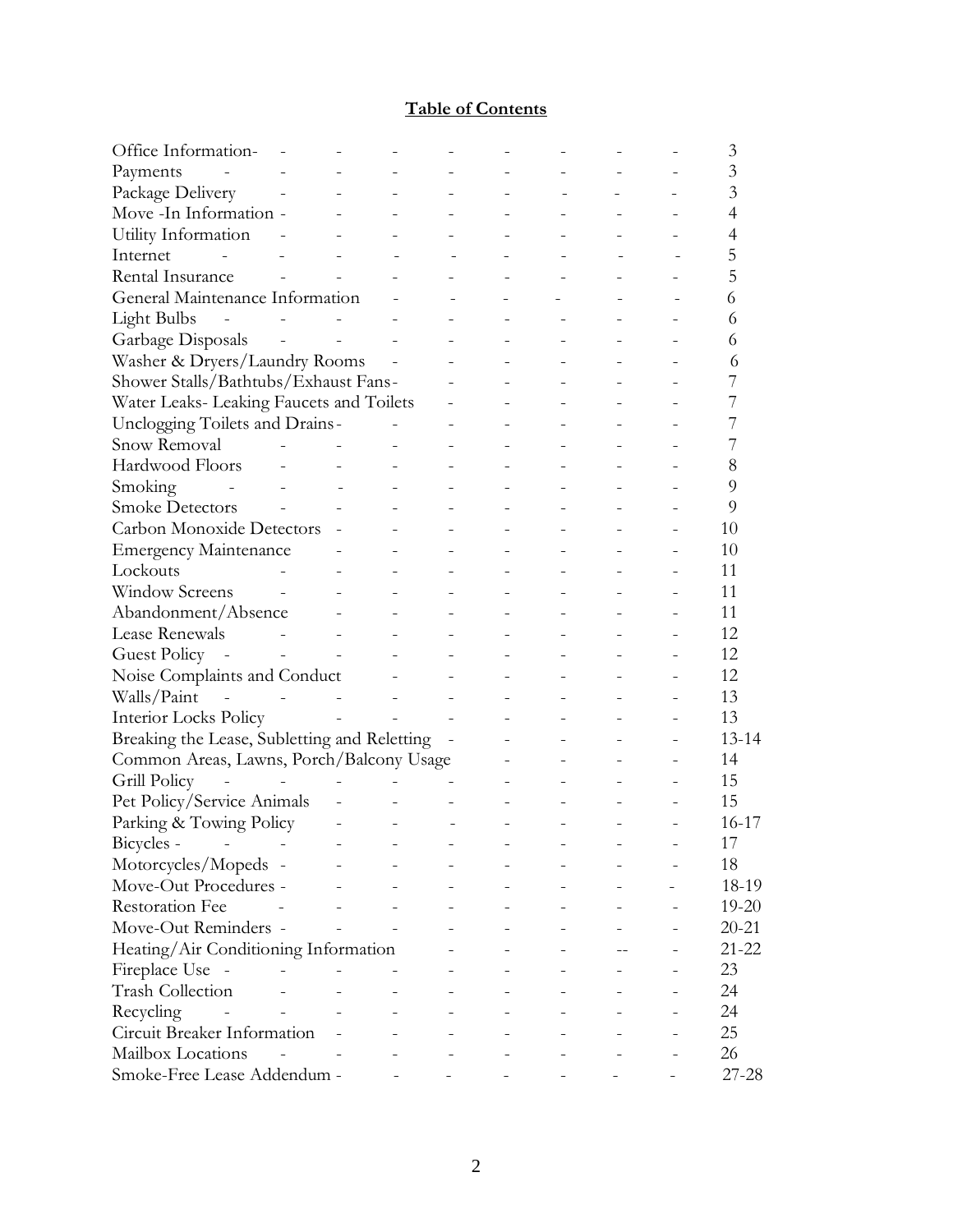## *GENERAL OFFICE & PAYMENT INFORMATION*

#### **OFFICE ADDRESS:**

University Apartments, LLC 1025 Wertland Street Charlottesville, VA 22903

#### **OFFICE HOURS\***

Monday - Friday: 8:00 a.m. to 5:00 p.m. Saturday: 9:00 a.m. to 5:00 p.m. Closed: Sundays and select holidays \*All hours are subject to change. Changes will be posted at the office.

#### **RENTAL PAYMENTS**

The rent is due on the FIRST ( $1<sup>st</sup>$ ) of each month. As a courtesy we accept payments until the  $5<sup>th</sup>$  of the month before assessing a late fee. Please be advised that if any portion of your rent remains unpaid by the  $5<sup>th</sup>$ , we will assess a late fee on the 6<sup>th</sup> of the month as specified in your lease agreement. Our office accepts checks, money orders or credit cards for payments, however additional fees will apply for credit card payments. We also currently offer an online payment option through our property management software, however, we cannot guarantee that this option will always be available. Our office will not accept cash at any time. A drop slot is located at the door on the left side of the office for after-hours payments. Checks, cashier's checks and money orders should be made payable to "University Apartments, LLC." We do not accept post-dated checks; all rent payments will be deposited on the day they are received. We do not recommend mailing your payment unless you mail it with a certified delivery date. If you must mail your check, please note that we do not go by the postmarked date on the envelope. Your check must be received by our office by the  $5<sup>th</sup>$  of the month for it to be considered on-time and to avoid late fees. Holidays, weekends and office closings do not allow for exceptions to the due date schedule for rent payments described above and in your lease agreement. **Please make sure to include your name, contact information and your apartment address on the check**. Lastly, before dropping off or mailing your check, **please make certain that the amount is written correctly and that the check has been signed and dated**. These delays in payment will also add late fee charges to your account as stated in your lease. Please be advised that University Apartments does not send reminders or invoices to tenants about upcoming rent payments. Late fees will not be waived for any reason.

#### **UTILITY PAYMENTS**

All utility costs that are due to University Apartments must be paid by the FIRST (1st) of each month. Utility costs outlined in your lease are to be paid monthly to University Apartments. Please be advised that University Apartments does not send reminders to the tenants about these utility costs being due. If the tenant(s) fails to pay utility costs by the FIFTH  $(5<sup>th</sup>)$  day of the month, a late fee will be assessed. If your lease includes a utility lease addendum, please refer to your utility lease addendum for further details.

#### **PACKAGE DELIVERY**

University Apartments will not accept mail or packages on behalf of tenants under any circumstance. Each delivery carrier will determine how to handle package delivery for your apartment building. We do not recommend having packages delivered when no one is home to accept them. We highly recommend shipping packages with a signature confirmation so that they are not left out in the open. University Apartments is not responsible for lost, stolen or damaged packages. Please report lost, stolen or damaged packages to the delivery carrier and the local police.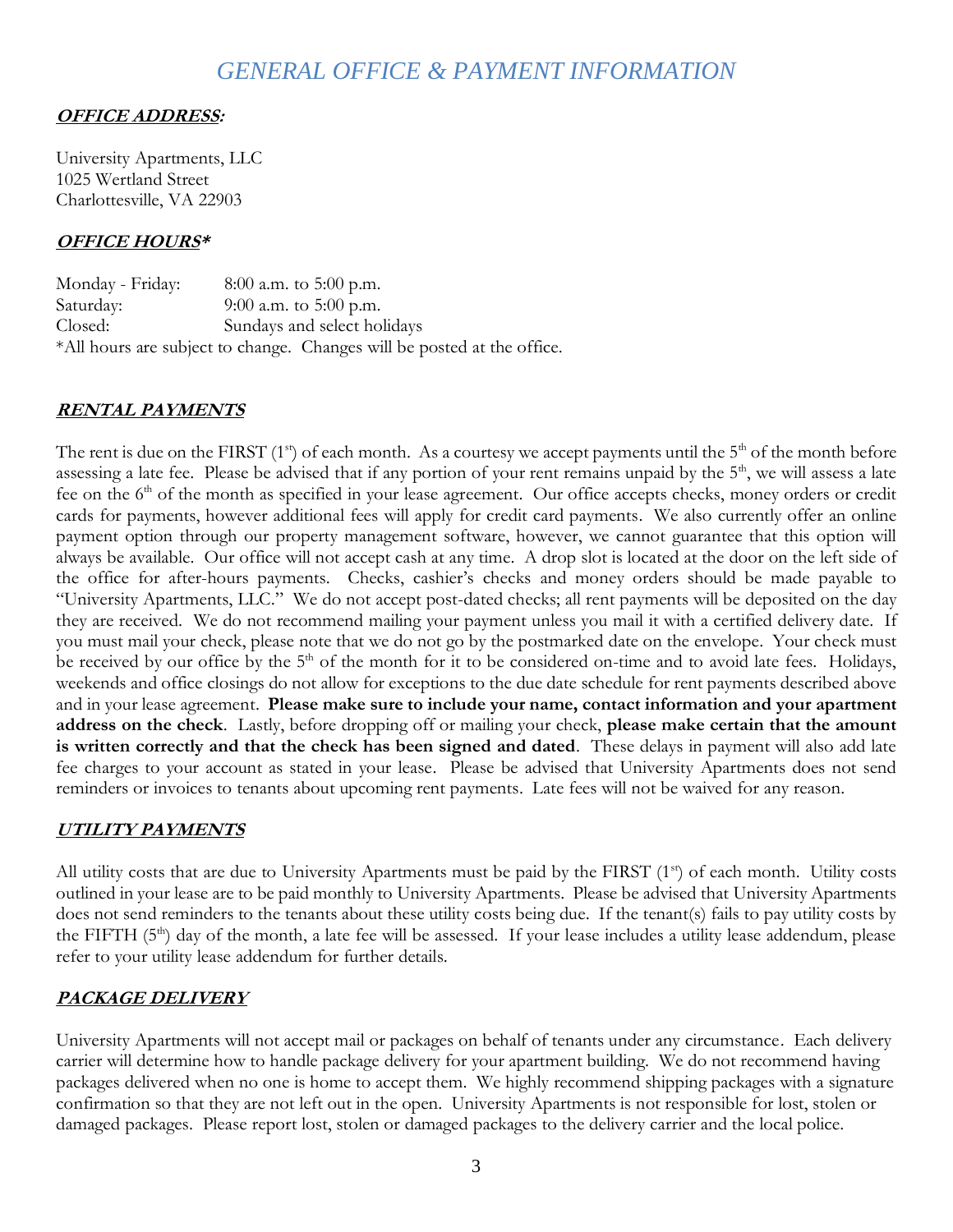## *MOVE-IN INFORMATION*

#### **KEYS**

Keys to your apartment can be picked up during business hours at our leasing office no earlier than 4:00pm on the lease start date designated on page 1 of your lease agreement. Keys will not be issued under any circumstances unless there is a \$0 balance due. The first month's rent, utility fee, security deposit, restoration fee, pet fee or any related other fees must be paid in full before you will be allowed to pick up your keys. If you are unable to pick up the keys and move-in information during business hours, please contact our leasing office. As long as all amounts due have been paid in advance, we will do our best to accommodate your after-hours move-in needs. You must present valid identification in order to pick up keys. Only authorized tenants that are listed on the lease agreement or accompanying addendums can pick up keys to the apartment. Each tenant will need to pick up their own key from our office. **Friends, family members or other associates may not pick up keys to your apartment unless we have received written authorization from you and all other tenant(s) on the lease.** Only 1 mailbox key will be issued per apartment.

#### **MOVE – IN INSPECTION FORM**

As a part of your move-in package, you will receive a move-in inspection form. The top white copy must be returned to our office within five (5) days of receipt in order to reflect the apartment's condition at move-in. Please be advised, that if you turn in an inspection form more than 5 days after the first person picks up the keys to the apartment, we will not be able to honor damages listed when processing your security deposit upon your departure. Please be as thorough as possible when inspecting your apartment. For example, please check that each window has a screen and note any marks on the walls. If something was overlooked when we turned over the apartment to you, we want to correct any deficiencies. This also helps us in determining the appropriate charges upon your move-out inspection.

#### **UTILITY CONNECTION INFORMATION**

For any utility that is not covered in your lease agreement, please contact the necessary utility companies at least two weeks prior to move-in to insure that the service(s) will be connected by the time you move-in. You will be billed directly for these services and you will need to set up an account with the providers. Some providers may require a deposit.

> ELECTRICITY - DOMINION VIRGINIA POWER Phone: 1-866-366-4357 Website: [www.dom.com](http://www.dom.com/)

NATURAL GAS & WATER/SEWAGE – CITY OF CHARLOTTESVILLE GAS & WATER Phone: 1-434-970-3211 Website: [www.charlottesville.org/utility](http://www.charlottesville.org/utility)

> CENTURYLINK- TELEPHONE/INTERNET Phone: 1-888-723-8010 Website: [www.centurylink.com](http://www.centurylink.com/)

COMCAST- CABLE TV/INTERNET Phone: 1-800-COMCAST (266-2278) Website: [www.comcast.com](http://www.comcast.com/)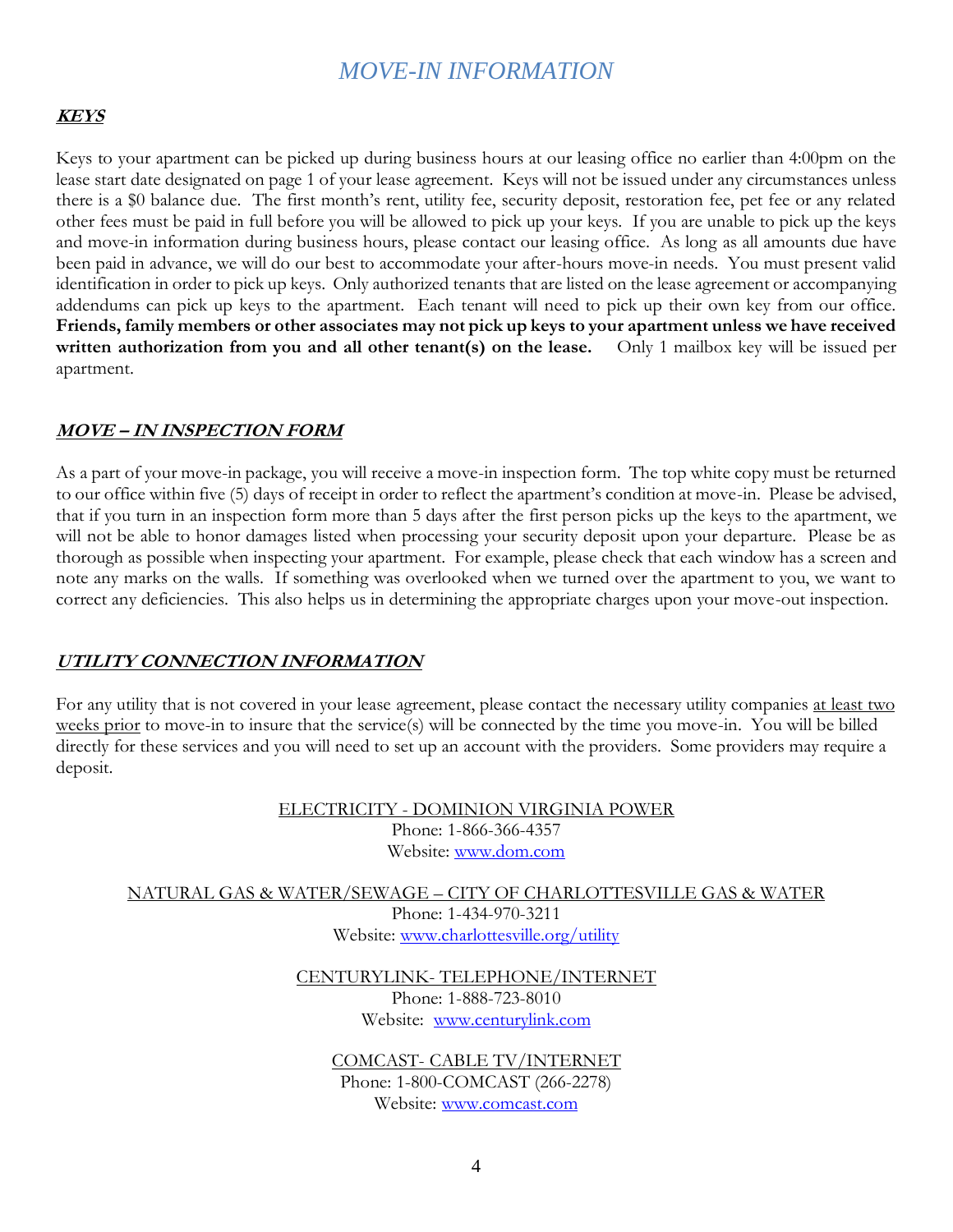#### **INTERNET (if applicable)**

If the Landlord provides Ting internet at your location as a service that is included with your monthly utility fee, all internet related issues should be reported directly to Ting. Ting will provide any necessary customer service including troubleshooting, set-up and resolving apartment-specific issues. Ting can be reached at 434-227-5984. Please contact the Landlord if Ting is unable to resolve the issue to your satisfaction. The Landlord cannot be liable for failure to deliver service for short periods of time because of the potential for sporadic service outages or interruptions due to circumstances directly out of the Landlord or Ting's control (i.e. weather, power outages, equipment maintenance, etc..). Internet is not guaranteed to be available 24 hours a day, or 7 days a week.

### **RENTAL INSURANCE INFORMATION**

Can you afford not to have renter's insurance? If your computer or television were stolen tomorrow, could you afford to go out and replace them? If your clothes were ruined from smoke and water damage, could you, out-of-pocket, afford to replace them? If sued by someone injured in your apartment, could you afford to hire a lawyer?

Some residents assume that their landlords protect their personal and household possessions.THAT IS NOT TRUE. To protect your property against loss, you need to own a renter's insurance policy. Landlords are not responsible for your personal belongings, so to protect your personal belongings against loss, it is highly recommended that you purchase a renter's insurance policy.

For a minimal cost per year, you can protect your personal belongings from damages, theft, or loss in your home and elsewhere by investing in a renter's insurance policy. A renter's insurance policy may cover furniture, clothing, and most personal possessions for their actual cash value at the time of loss.

Please make sure that your rental insurance also includes personal liability coverage and will pay for extra living expenses if your home is uninhabitable due to fire or other hazard. Remember that renter's insurance is not designed to insure items of special or significant additional value. You may need to insure these items separately with an endorsement on your policy.

For additional information on renter's insurance, you can contact one of the insurance companies listed below or you can find your own provider.

Cabell Insurance: (434) 977-5313 State Farm Insurance: (434) 296-1010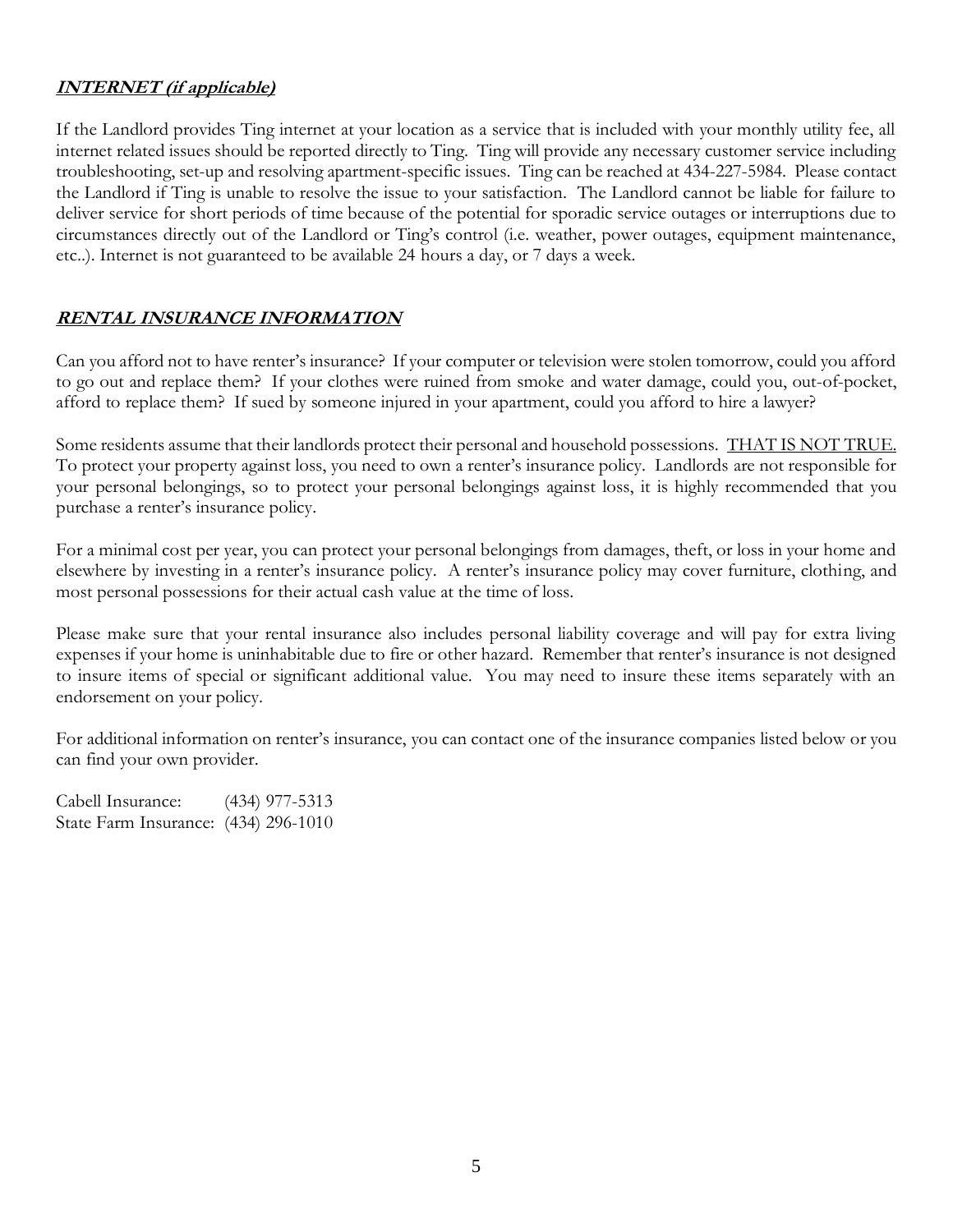## *GENERAL MAINTENANCE INFORMATION*

### **LIGHT BULBS**

At your move-in, all light bulbs in your apartment should be in working order. Once you move into your apartment, replacing the light bulb(s) becomes your responsibility during the lease term. You must replace light bulbs with the exact type and wattage of the bulb that was removed. Using a different and higher wattage bulb is a fire hazard. University Apartments is available to assist you with light bulb changes at the hourly maintenance rate listed in your lease agreement if you provide the new bulbs. Otherwise, we will charge the hourly maintenance rate listed in your lease agreement plus the cost of the bulbs.

#### **GARBAGE DISPOSALS**

Many of our apartments include garbage disposals in the kitchen sink. Garbage disposals are only designed to handle a small amount of left over scraps from soft foods only. Anything that you don't absolutely need to put in the garbage disposal should be placed in the trash can. Fibrous food waste, such as corn husks or cobs, rice, pasta, potato peelings and bones should not be placed in the garbage disposal. For proper operation, first turn on the cold water, then slowly put waste into the disposal. We recommend that you use the rubber drain stop as a guard over top of the disposal at an angle that blocks food and water from coming out towards you. Please allow the water to run for a few seconds after turning off the disposal. Please do not allow foreign objects to get into the garbage disposal. Historically, we have found various types of items such as jewelry, bottle caps, utensils, glasses and even a rubber snake to cause a clogged or broken garbage disposal. Do not ever put your hands or fingers inside the disposal. Tenant(s) will be billed if service is required as a result of foreign objects or improper use of the disposal. Please contact our office if you have any questions about the use of your garbage disposal.

#### **WASHERS & DRYERS**

Many of our apartments include washers and dryers for your convenience. If your washer or dryer is not working properly, please report the issue to the office immediately and discontinue using the machine until the necessary repairs have been completed. Please make sure that you **clean out the lint filter in your dryer after each use. Please do not overload your washer or dryer.** Washing machines have fill lines on them and overfilling these machines can cause expensive repairs**.** Damage or necessary repairs caused by improper use, overloading or unclean lint traps will be billed to the tenant(s) of your apartment. Please contact the leasing office if you have any questions about proper use of the machines.

#### **LAUNDRY ROOMS**

Most residents living in buildings that do not have washers and dryers in each apartment will have access to an onsite or nearby laundry room. Please make sure not to overfill these machines. The lint trap in the dryer must be cleaned before each use. Currently, laundry rooms are located at 10 University Circle, 68 University Way, 1115 Wertland Street, 1205 Wertland Street and 1801 Lambeth Lane. Currently, the laundry facility at 1801 Lambeth Lane includes coin-operated laundry machines. Most of our other laundry rooms use reusable electronic laundry cards. Please stop by our leasing office during office hours to purchase or refill a laundry card and get the code to the laundry room closest to your location. If you notice that a washing machine or dryer in a laundry room is not working properly, please contact our office immediately to report the issue. Please make sure to accurately describe which machine is in need of repair. **All electronic laundry cards must be returned to the office at move-out.**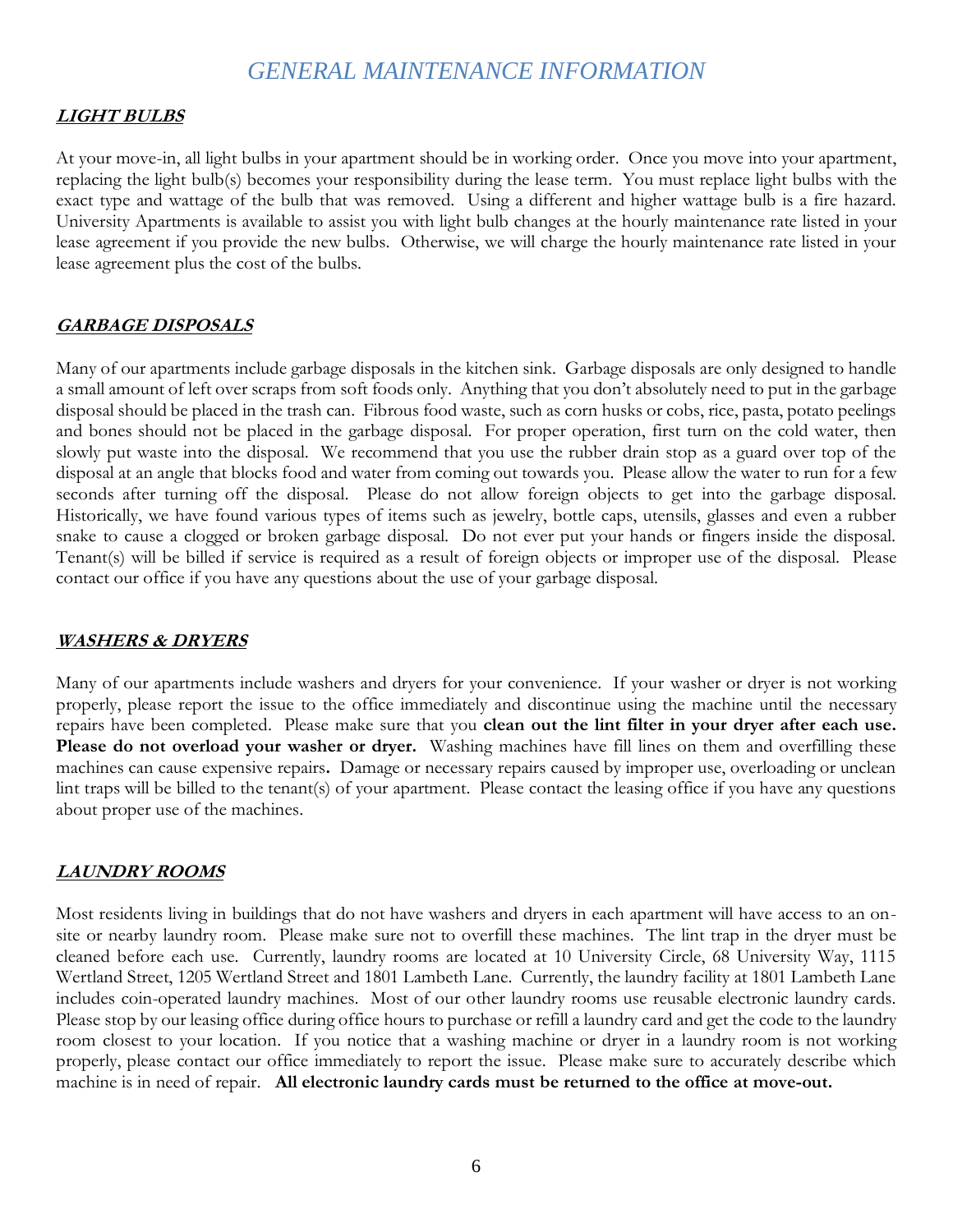#### **SHOWER STALLS/BATHTUBS**

Please do not clean your shower/bathtub or the tub surround with abrasive cleaners that will scratch the surface of your tub surround. Never use bleach. **Always close your shower curtain fully when using your shower to prevent leakage** and use a heavy bath mat on the floor. Leaving the shower curtain partially open can cause water damage to the floor and to the apartment beneath yours. Tenants will be responsible for damages caused by not closing the shower curtain completely. Mold and mildew can be eliminated or kept to a minimum if you regularly clean and keep your bathroom ventilated. If you discover that the caulk or grout around your bathtub/shower is deteriorating, please contact our office.

If your apartment has an exhaust fan in the bathroom, it is important to **run the exhaust fan during shower use and for 20-30 minutes afterwards**. Apartments that do not include an exhaust fan in the bathroom should have a window in the bathroom. In order to prevent the buildup of mildew and mold, it is important to **leave the window partially open while the shower is being used and for 30 minutes afterwards**.

### **WATER LEAKS, LEAKING FAUCETS AND TOILETS:**

Water leaks, even small ones such as dripping faucets and running toilets can cause huge increases in the water bill for an apartment building. If left alone, the wasted water can add up to hundreds or thousands of dollars in increased costs. We typically check for water leaks when we perform our routine filter changes, however, as residents living in the apartment, it is much more likely for you to notice an issue several weeks or months before we do. **Please report any running toilets, dripping or leaking faucets, fixtures or appliances to the leasing office immediately**. If an unreported leak or a leak caused by negligence causes property damage or causes significant increases in water bill, your apartment will be billed for the amount of this increase.

#### **UNCLOGGING TOILETS AND DRAINS**

We encourage you to purchase and keep an inexpensive rubber plunger in your apartment. We strongly recommend purchasing a hair catcher for each bathtub in your apartment to cover your bathtub drain. Tenants are responsible for unclogging toilets, sink drains, tub drains, and garbage disposals. **If our Maintenance Staff unclogs a toilet, sink drain, tub drain, or garbage disposal at your request, you will be billed accordingly**. **Please do not flush paper towels, cotton swabs, condoms, diapers or any other foreign objects down the drains. You will be charged accordingly for any resulting damages caused by clogged drains or improper use of toilets, bathtubs or drains.**

#### **SNOW REMOVAL**

In the event of snow, tenants are responsible for clearing snow away from their individual cars and parking spaces. University Apartments recommends that residents purchase a snow shovel in the fall season because we are unable to lend snow shovels to our residents. As conditions allow, University Apartments will clear walkways and parking lots as soon as possible. Please use extreme caution when walking or driving whenever there is inclement weather. University Apartments will not clear walkways or driveways for single family homes such as 1201 Wertland Street, 110 Kent Terrace, and 1721/1723 Jefferson Park Ave. Residents living at these locations are responsible for removing snow from these areas. University Apartments will only clear the public sidewalks adjacent to the street at these locations.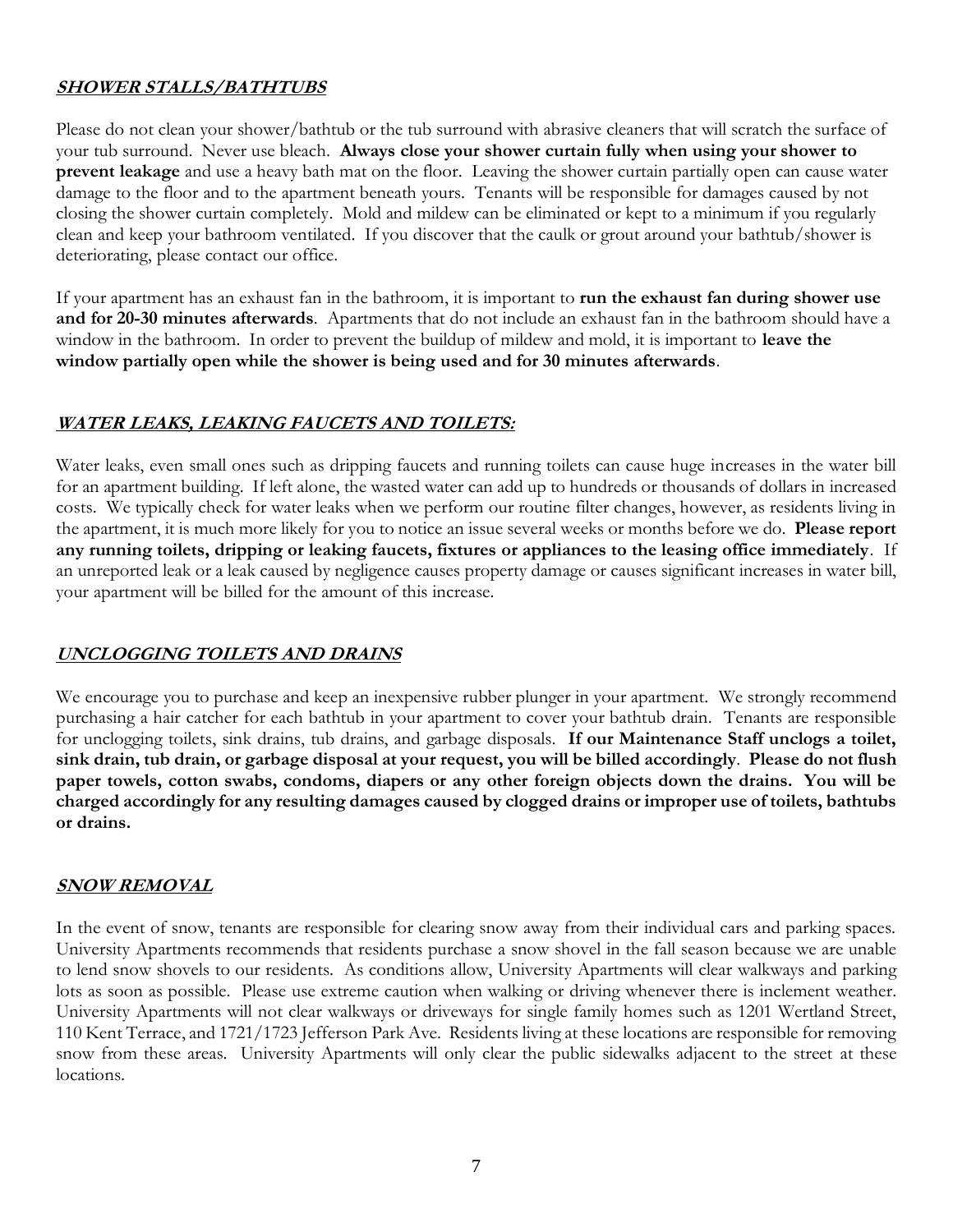### **HARDWOOD FLOOR MAINTENANCE**

Residents are responsible for maintaining the floors in the same condition as when they moved into the apartment. Please follow the care and guidelines listed below:

- Vacuum, sweep or dust mop your floor once a week, or more if needed. The vacuum head must be brush or felt, and a wand attachment is preferable. Do not use vacuums with beater bars or hard heads. A swivel-head mop with terry cloth cover is also highly recommended to eliminate finer particles of grit and dirt that can act like sandpaper on hardwood floors.
- Do not damage your floor with shoes having heel taps or sharp objects protruding from the sole such as rocks, exposed nails and gravel.
- Do not walk on wood floors with spike- or stiletto-heeled shoes. Spike or stiletto high-heels damage wood floors and it is recommended that you do not wear them in your apartment. Any damages resulting from high-heel or spiked shoes will be charged to you when we process your security deposit.
- Use interior and exterior doormats at all entrances to collect dirt and moisture and prevent it from being tracked onto the floor.
- Use furniture leg protector pads under all furniture and make certain to keep them clean and well maintained. Replace hard, narrow furniture rollers with wide rubber rollers.
- Do not roll or slide heavy objects directly upon the floor. When moving appliances or heavy furniture, consider laying a solid protective covering on your floor and gently "walk" the item across it. Carpet or cardboard is not adequate to prevent scratches.
- Spills and tracked-in dirt should be wiped up immediately. For spot cleaning, apply a Hardwood & Laminate Floor Cleaner onto a clean cloth and rub onto the spot.
- Never clean or wet mop with water. Do not use a Swiffer WetJet. Water may permanently damage the floor. Never apply wax treatments to your urethane-coated floor.
- Periodically clean the floor with a hardwood & laminate floor cleaner using a swivel-head mop with terry cloth cover. Spray the floor cleaner directly onto the floor or dampen the swivel-head mop and apply. DO NOT allow excess Hardwood & Laminate Floor Cleaner to remain on the floor's surface. Excess liquid may damage the fiber of the wood.
- Area rugs are recommended in front of kitchen sinks, at all pivot points and within high-traffic areas. Do not use rugs with solid rubber or vinyl backings. The rugs must be made of a breathable material to prevent moisture entrapment.
- Never use any of the following products (or products similar in nature) on your floor: ammonia-based cleaners, acrylic finishes, wax-based products, detergents, bleach, polishes, abrasive cleaning soaps, or acidic materials such as vinegar. Many of these products can pit or etch the finish of your flooring or prevent the proper use of recommended maintenance materials.
- Keep animal nails trimmed to minimize finish scratches.
- Protect your floor from direct sunlight. Use curtains and UV resistant film on large glass doors and windows.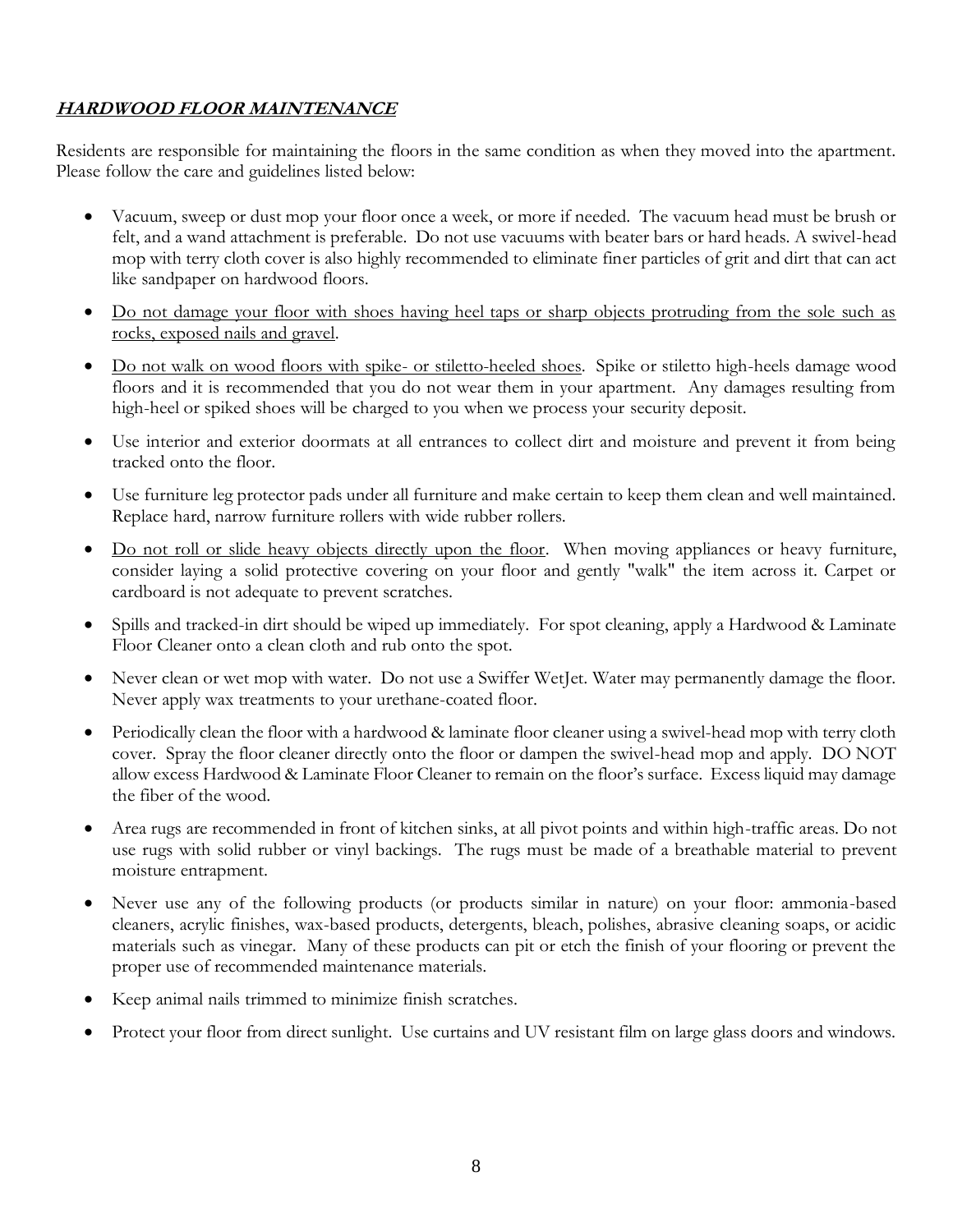### **SMOKING**

All of our properties are all designated as non-smoking. In an effort to provide healthy, clean apartments for our current and future tenants, we do not allow smoking anywhere on our properties including outside. All Tenant(s) must sign and agree to the Smoke-Free Lease Addendum Attached to their lease agreement. If tenants or their guests are found to be smoking on the property, please note that it is a violation of your LEASE AGREEMENT and your lease could be terminated at the Landlord/Broker's discretion. Please see pages 27-28 for a sample of our smoking addendum.

#### **SMOKE DETECTORS**

Upon moving into your apartment, the maintenance of the smoke detector becomes the residents' responsibility. When the smoke detector beeps at one minute intervals, the battery needs replacement. Most of our apartments' smoke detectors use a lithium 9-Volt battery. Please call the office if you need help changing the battery.

Our maintenance staff will inspect and test the smoke detectors regularly. **For your safety, please do not disconnect your smoke detector or remove the battery except to replace it. In addition to being a violation of your lease agreement, it is also illegal to tamper with or remove the smoke detectors in your apartment.**

Maintaining Your Smoke Detector:

Your smoke detector has been designed to be as maintenance free as possible. However, there are three simple things you must do to maintain your unit in reliable working condition:

- 1. Test your smoke detectors both weekly and following any activation of the alarm. To test, firmly press the button located in the center of the cover for a few seconds. The alarm will sound.
- 2. Have the smoke detector serviced if needed. Please call the leasing office if the test does not produce a sound.
- 3. Your smoke detectors may need to be cleaned if grease or dust accumulates on the detector. In order to clean the smoke detector, remove the smoke detector, then remove the battery and vacuum any accumulated dust with a soft brush attachment. The battery should be reinstalled and the smoke detector should be reinstalled and tested immediately after cleaning. Please clean smoke detectors one at a time, making sure that none of the smoke detectors are disconnected for longer than two or three minutes.

#### MONITORING YOUR SMOKE DETECTOR:

The electronic detector alarm horn and solid-state indicator light (visible by looking directly into the clear push button of the test switch) are designed to help you monitor the detector. The table below will help you determine the detector status. The detector will automatically return from the "alarm" to the "normal" state when the reason for the alarm, such as the presence of smoke, is completely removed.

| <b>Detector Status</b>        | <b>Electric Horn</b>           | <b>Indicator Light</b>    |  |
|-------------------------------|--------------------------------|---------------------------|--|
| Normal - Functioning Properly | Silent                         | Flashing once each minute |  |
| Low Battery - Replace Battery | Beeping once each minute       | Flashing once each minute |  |
| Alarm - Detecting Smoke       | On continuously (steady pulse) | On continuously           |  |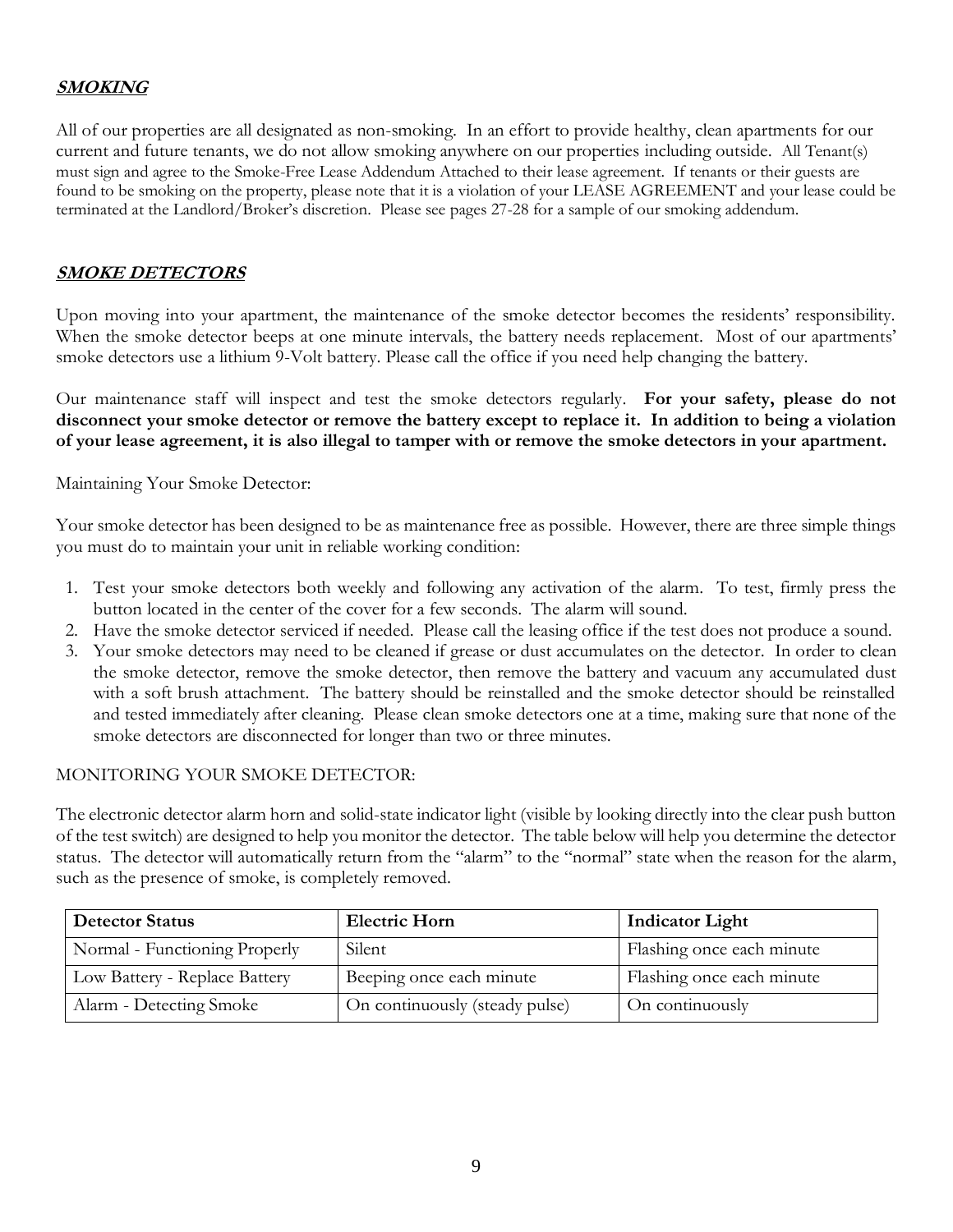## **CARBON MONOXIDE DETECTORS**

Upon request from a tenant, University Apartments will install a carbon monoxide detector in your apartment if your apartment building has gas heating, hot water or appliances.

## **24 HOUR EMERGENCY MAINTENANCE LINE INFORMATION**

University Apartments provides 24-hour emergency service to handle maintenance emergencies which involve risk to human safety or a property. If you have an emergency during office hours, please call (434) 977-9000. If the emergency occurs after office hours, please call our emergency answering service at **(434) 972-1976**. If you have a problem that can wait until our office is open again, please call the office and follow the prompts in order to leave a work order or message.

The following list consists of issues which are considered emergencies:

- Active water leaks (not including minor leaks such as dripping faucets)
- No heat (if outside temperature is below 60 degrees)
- Malfunctioning door/window locks or other issues which could potentially compromise security
- No running water
- Sewage back up
- Malfunctioning or clogged toilet if your apartment only has one toilet
- Gas leak. As advised by the City of Charlottesville Public Works and Utilities Department, if you smell gas or suspect a gas leak, leave the area immediately. Do not try to find or stop the leak. Do not touch anything in the area, do not smoke, use a cell phone, turn lights or appliances on or off or operate any kind of vehicle or equipment that could create a spark. **Immediately call 9-1-1**
- In the case of a fire or any other major emergency, please **call 9-1-1 immediately**. Then, please the emergency answering service. We strongly recommended purchasing a fire extinguisher to keep in your apartment in case of an emergency
- For full power outages in the apartment, please call Dominion VA Power: 1-866-366-4357. If individual rooms or areas of the apartment are without power, residents should check their circuit breakers first and reset the breakers for the affected rooms/areas. After checking the breakers, if Dominion Power confirms that power should be working in your apartment and the entire apartment is still without power, please call the emergency answering service.
- For any other issues not listed here that could be considered a significant emergency, please call the emergency answering service

There are many common issues that can arise that are not considered emergencies that would require an after-hours response. These items will be responded to promptly during business hours. The following issues and other similar issues should be reported to the main office line at 434-977-9000 or via email to leasing@u-apts.com:

- Malfunctioning appliances such as your washer and dryer, dishwasher, refrigerator, microwave, or stove (unless the malfunctioning appliance is causing a fire, water or gas leak as described above)
- Clogged or malfunctioning toilet when there is another working toilet in the apartment
- Loss of hot water
- Dripping faucets or small water leaks that are not causing damage
- One or two rooms have lost power (residents should check their circuit breakers for this as described above)
- Loss of air conditioning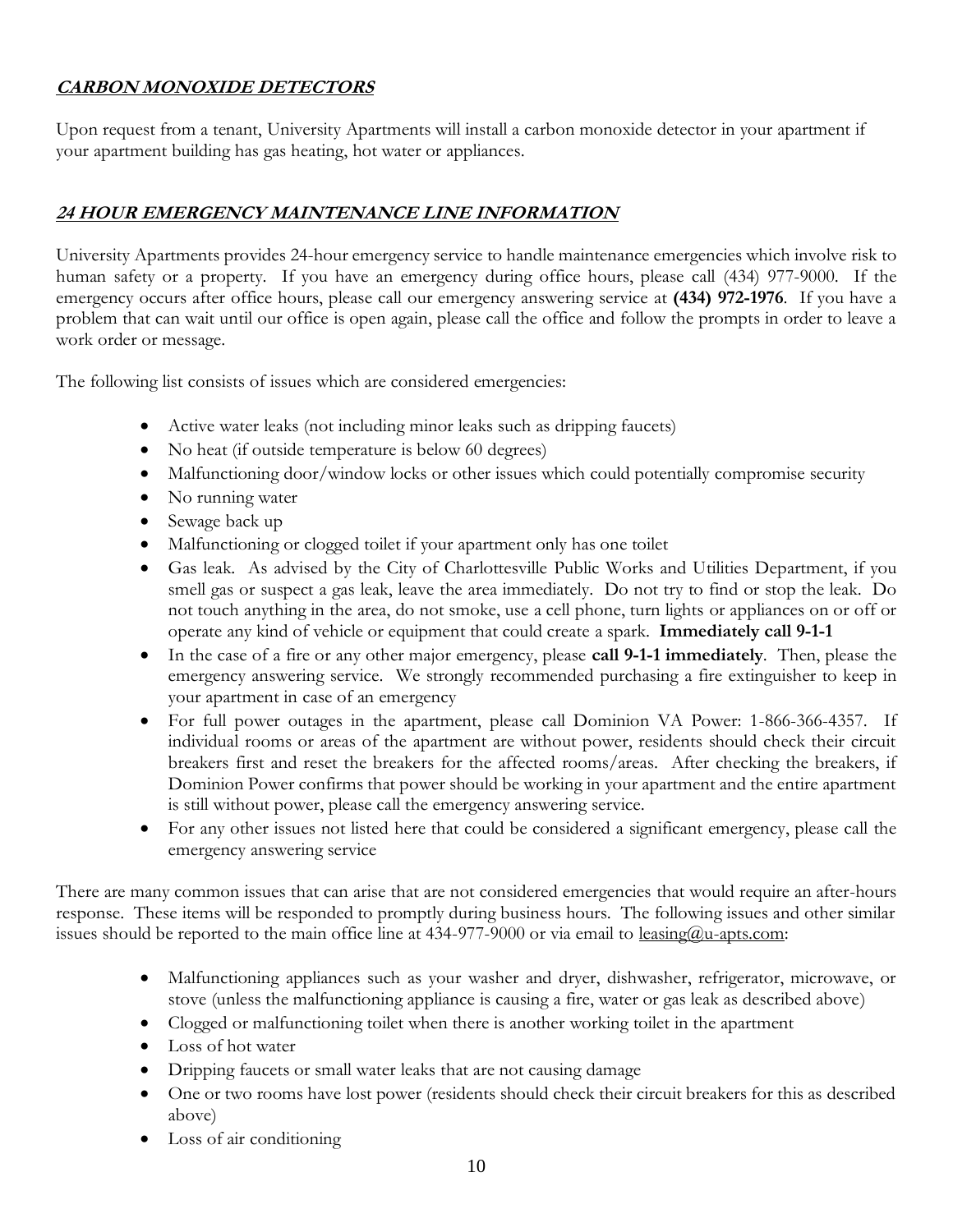## **LOCK OUTS**

For your safety it is important that you keep all doors and windows to your apartment locked at all times. Please always make sure to carry your keys with you any time you are away from the apartment, even if you are only stepping out briefly. Any time our staff enters your apartment, we will lock the doors upon exiting (unless you are present and instruct us not to or you close the door as we leave). We will not meet you at your apartment to unlock the door for you for any reason and we will not be able to let you borrow a key after office hours. During office hours, you are welcome to come by the office with valid identification and borrow a key or purchase a replacement key. Borrowed keys may be used free of charge, but must be returned by 5:00pm on the same day that the key is borrowed. If you do not return the key by 5:00 p.m. on the same day, you will be charged the \$10.00 replacement fee for the key. If the lock itself needs to be replaced due to an excessive amount of lost and replaced keys (3 times is considered excessive), the entire unit will be charged the price of the new lock, key and labor of replacement.

If you are locked out of your apartment after office hours and your roommates (if applicable) are not available to let you in, please call **Albemarle Lock and Safe at 434-977-5397**. Albemarle Lock and Safe will charge you for this service. University Apartments' staff is not authorized to handle after-hours lock outs.

**Please be advised the University Apartments staff will lock your doors when leaving your apartment after a work order, inspection or apartment tour. It is your responsibility to make sure you have your keys with you at all times when you leave your apartment.** Attempting to gain entry by climbing through windows or by other means is strictly prohibited. Any damage occurring as a result of attempting to gain entry through the windows or other means will be billed to the Resident.

#### **WINDOW SCREENS**

Most of our apartments have window screens installed on the windows. Window screens allow you to open your windows during warmer seasons to enjoy a nice breeze. All window screens should be installed and intact when you move in. If you find any missing or damaged window screens within 5 days of the first person picking up keys to your apartment, please list the items on your move-in inspection form. After this period, it is assumed that all window screens are intact and tenants will be held responsible for replacing or repairing any missing or damaged window screens. Tenants are strictly prohibited from removing window screens. **Do not remove or attempt to remove any of the window screens for any reason** unless you need to use that window for egress during an emergency such as a fire. Tenants are strictly prohibited from tossing any items out of the windows and from smoking inside the apartment, so there is no reason to remove the window screens. Tenants will be billed immediately if window screens are torn, damaged, missing or have "fallen out" of the windows.

#### **ABANDONMENT/ABSENCE**

Resident(s) is required to notify Landlord in writing when Resident(s) will be absent from the apartment in excess of 7 days as provided under applicable Virginia law. Vacant or apparent abandonment of the premises (whether or not the keys are returned and accepted by the Landlord) shall give Landlord the right to possession, the option to terminate this Lease, to remove any remaining personal effects therein and dispose of the same in a manner within his sole discretion in accordance with applicable Virginia law.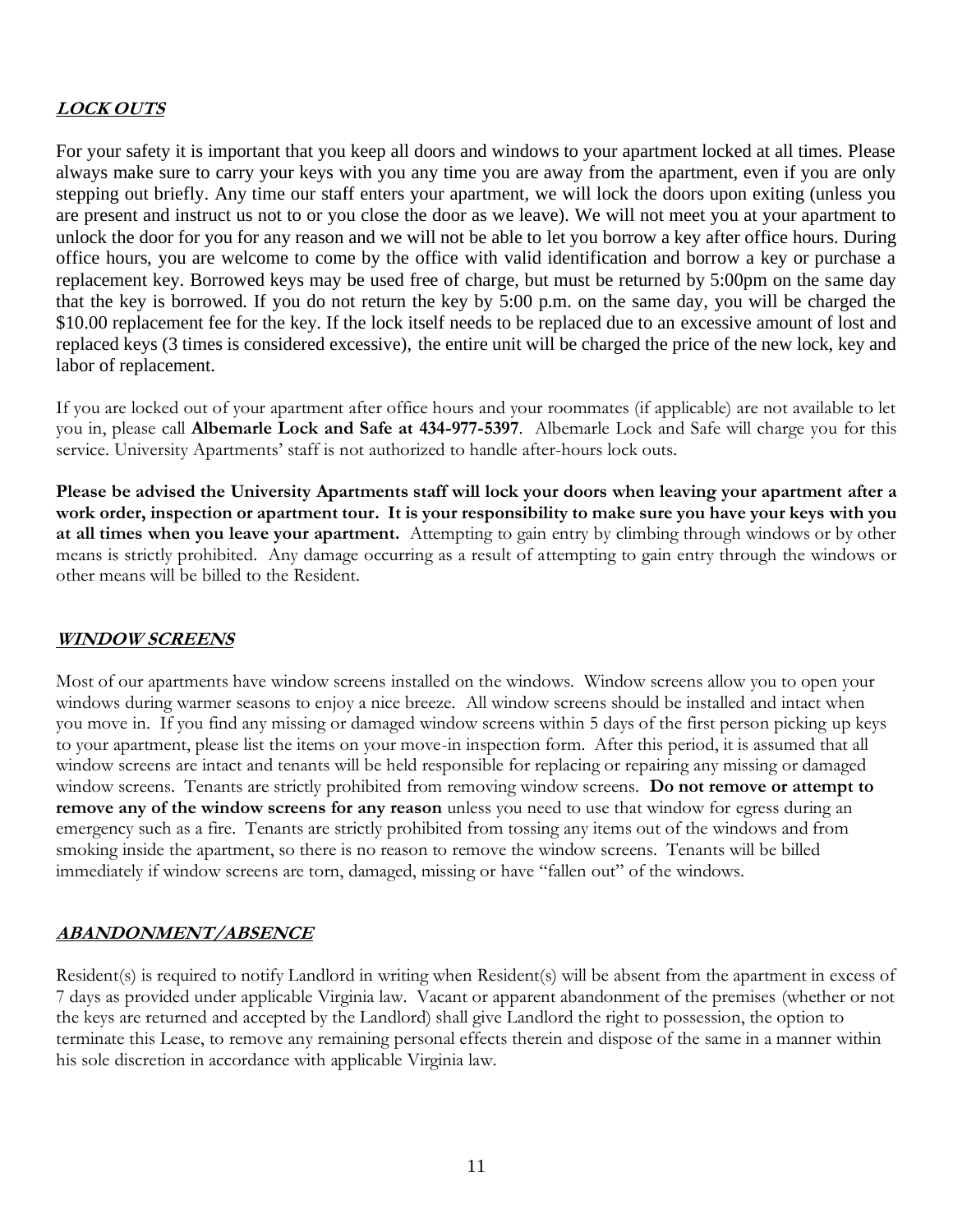# *GENERAL INFORMATION*

#### **LEASE RENEWALS**

We appreciate long-term residents and encourage residents to renew their leases whenever possible. As long as your apartment will be available for the next leasing term, we will contact you well in advance of your lease end date to determine if you will be staying in your apartment for an additional year. This process typically begins in September. You will be asked to respond to us by a specified date in order to sign a renewal lease agreement and reserve your apartment for the following year. It is particularly important that we hear from you by the deadline provided, as demand for apartments in the University area is very high. You are welcome to renew your lease after the deadline as long as your apartment is still available, however, we will not be able to guarantee availability of your apartment. If you have additional questions regarding the renewal process, please contact our office and we will be happy to assist you.

## **GUEST POLICY**

University Apartments welcomes your guests when you invite them to visit, however, you do need to make it clear to your guests that they must abide by all University Apartments' policies. Please be reminded that nothing shall be done by the Resident(s) or his/her invitees and guests, which, in the reasonable judgment of the Landlord, shall affect the use and enjoyment of other rental units or the good name and reputation of the rental complex. It is the Resident's responsibility to make sure his/her guests and invitees are informed of and comply with all lease obligations. Please make sure that your guests do not park in reserved parking spaces belonging to our other residents or the leasing office, otherwise, they will be towed at the vehicle owner's expense. Tenants are responsible for the behavior and actions of their guests as well as any uninvited guests who may enter the property as a result of a party or gathering, whether the tenants are aware of their actions or not. Tenants will be held responsible for all costs incurred by the Landlord as a result of a party or gathering, so plan your parties well and avoid large crowds or parties which may get out of control.

#### **NOISE COMPLAINTS AND CONDUCT**

Living in an apartment community requires constant consideration of others, especially where noise is concerned. Residents and their guests are expected to extend common courtesy to their neighbors. Please try to keep the noise down in your apartment, especially during late night and early morning hours. Please do not play loud music, especially during late hours. If there are occupied apartments below your apartment in the building, please keep in mind that stomping, running, exercising, dancing, walking in heels, etc., can be a huge disturbance for your downstairs neighbors. We recommend placing an area rug down in your living room if your apartment has hardwood floors.

Most noise complaints result from boisterous behavior, loud stereo systems and pets. If you encounter noise problems, we suggest that if you feel comfortable, you can first talk to your neighbors about the problem. Often residents do not realize how easily sound can travel. If you do not feel comfortable discussing the issue with your neighbors or if the situation has not improved after a friendly discussion, please feel free to contact our office and we will send an anonymous warning notice to the apartment for the excessive noise.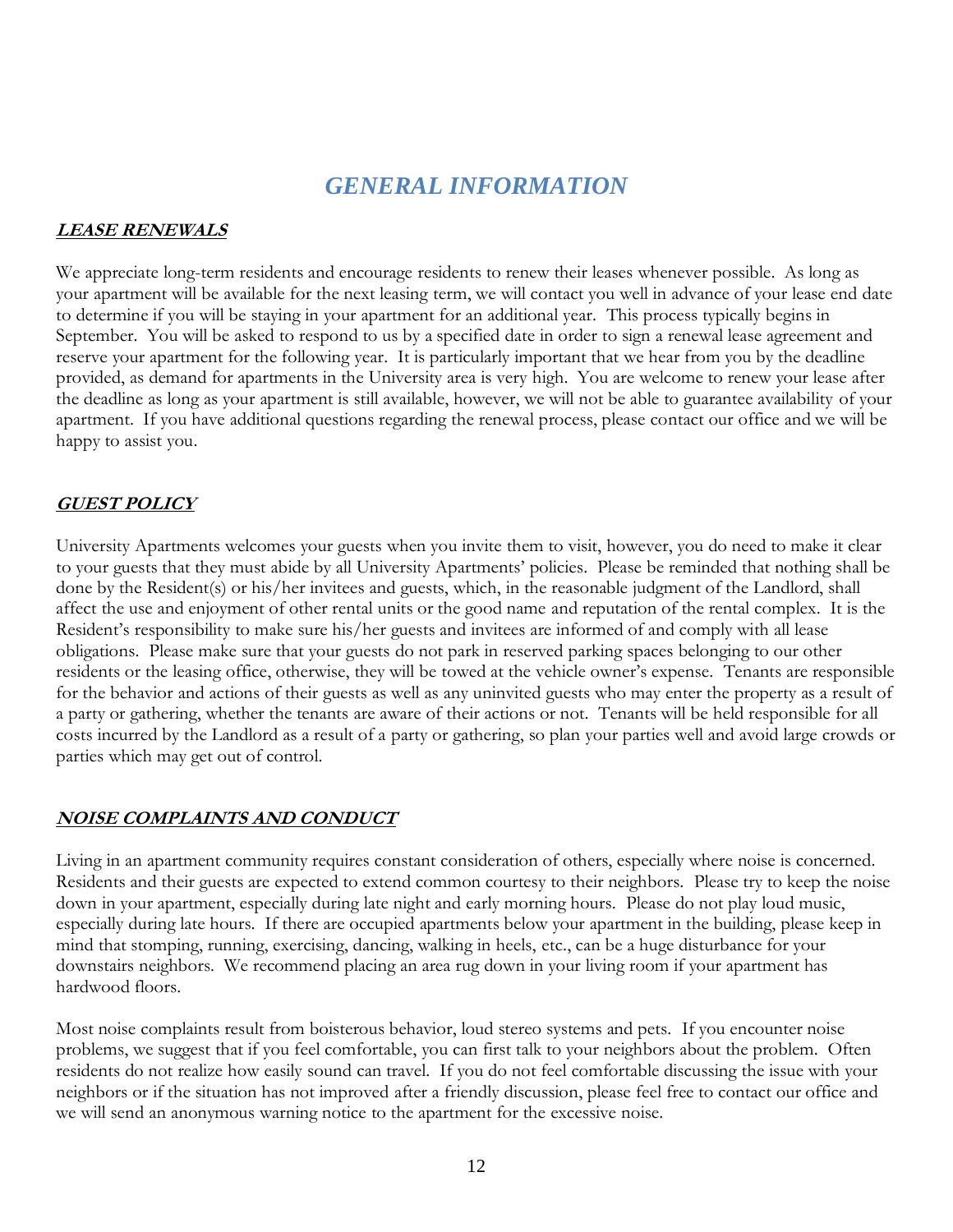There is a noise ordinance in the City of Charlottesville and in some of the surrounding counties. If you are experiencing excessive noise that you believe is in violation of the noise ordinance, please contact the Charlottesville Police Department via their non-emergency number at 434-970-3280. The police will enforce the noise ordinance at their discretion. Please notify our office the following business day with the apartment number of the offending resident and the details surrounding the complaint. Please be advised that repeated noise complaints may result in warnings and could lead to an eviction if the disruptive behavior continues.

#### **WALLS/PAINT**

University Apartments does not allow residents to do their own painting within the apartment. Returning the walls to their original color can be very difficult and will result in high costs, which will be deducted from the security deposit at move-out. Move-out charges that exceed the amount being held for the security deposit will be billed to the tenants. Tenants should NEVER USE adhesives, tape, hooks, large nails or other hanging devices (such as toggle bolts or drywall anchors) to hang or attach items to the walls. Some of our older buildings have plaster walls which are very difficult to work with when hanging decorations. If this applies to your apartment, please make sure to use nails or hangers that are specifically designed for plaster walls. Guidelines can be found online that explain the proper steps for hanging items on plaster walls. Damage to the walls resulting from adhesives, masking tape, hooks, etc. will be deducted from the security deposit at move-out. Scrapes, scuffs, tears or gouges on the walls will also lead to charges against the security deposit at move-out. Please see the Move-Out Procedures section for additional information.

### **INTERIOR AND BEDROOM LOCKS**

Tenants are prohibited from making alterations, including changing the locks or installing additional locks or chain latches to any doors within the apartment. Residents are also strictly prohibited from changing any exterior door locks for their apartment. These locks prevent our staff from entering your apartment during an emergency. If you are interested in having keyed locks installed on your bedroom doors, please contact our office about obtaining authorization for our staff to install these locks. There will be fees associated with the installation of keyed locks on bedrooms doors. The price will be determined at the time of your request. Historically, the price has ranged from approximately \$150-\$250 per lock.

#### **BREAKING THE LEASE**

University Apartments does not allow tenants to break their lease for any reason. Individual tenants can always be added or deleted from the lease as long as all lease holders involved in the change and University Apartments agree to the changes and sign a lease change request form. All new tenants adding onto a lease must submit a rental application, pay the application processing fee and meet our criteria for approval. Tenants can also re-let or sublet their apartment as described below.

#### **SUBLEASING**

Tenants may not enter into any sublease agreement without obtaining prior written consent from University Apartments. University Apartments reserves the right to qualify any prospective subtenants. In the event of a sublease, University Apartments will not be responsible for cleaning, painting or assessing damages in the apartment prior to occupancy by any subtenant. Both the tenants and the subtenants shall remain jointly and severally liable for the adherence to the conditions of the sublet agreement and the lease agreement, including any payments and must also agree to the following: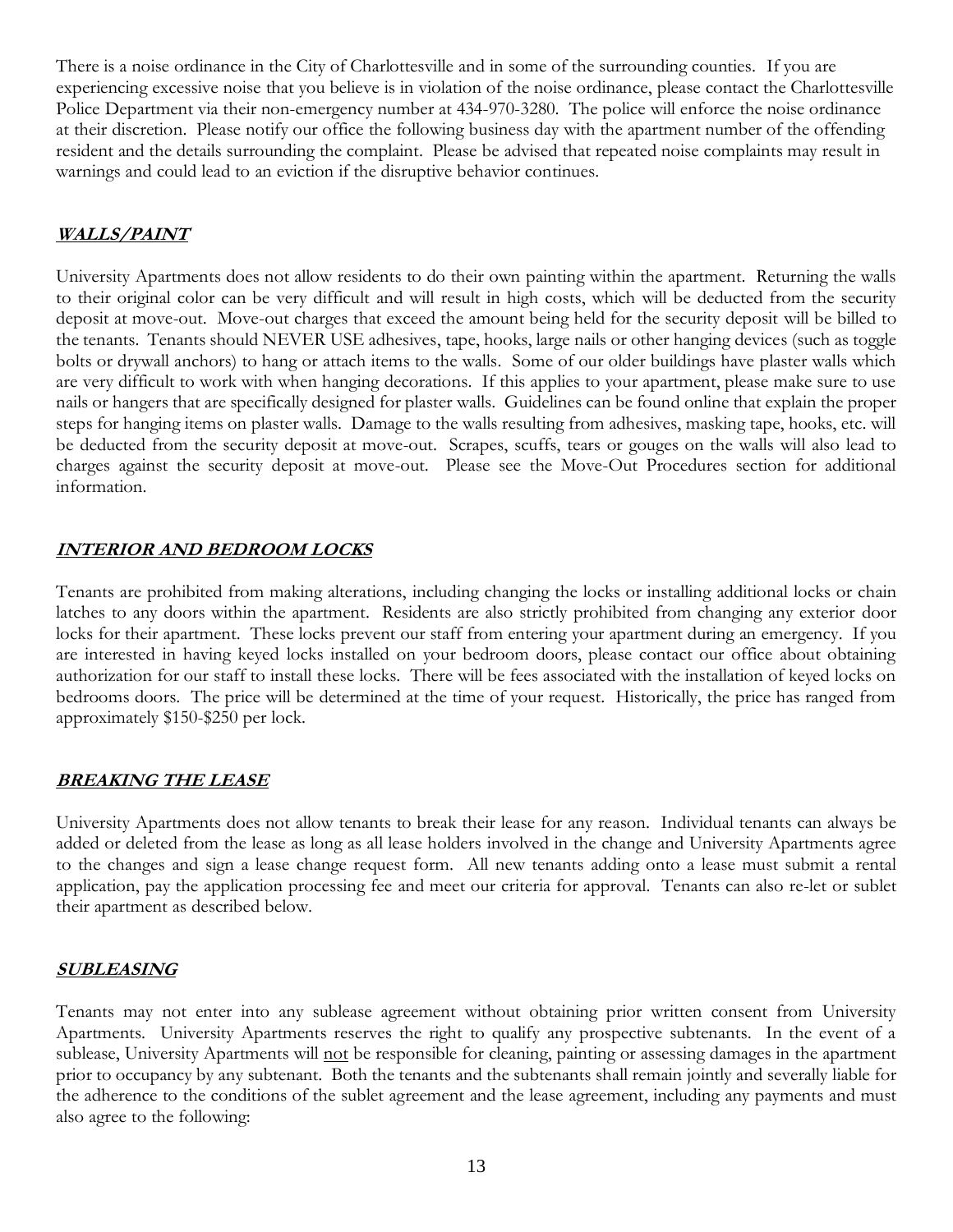- a. Any subtenants must submit a rental application, pay the application processing fee and meet our criteria for approval.
- b. Both the original residents and the subtenants must sign the Sublet Agreement.
- c. The tenants understand that they remain responsible in conjunction with the subtenants under the terms of their lease. Any violation of the lease will be looked upon as the joint responsibility of both the tenants and the subtenants.
- d. A nonrefundable sublet fee in the amount of **one-half month's rent** will be assessed when the tenant secures an appropriate subtenant. The sublet fee must be paid by the tenant prior to your subtenant moving in.
- e. The tenants' original security deposit will be returned at the end of the lease in accordance with the terms of the lease agreement.

## **RELETTING**

Tenants may re-let their apartment to another set of tenants if they are unable to fulfill the lease. Once a new group of tenants signs a new lease agreement for the apartment and pays the security deposit, the original security deposit (if applicable) will be returned to the original tenants and they will no longer be liable for the terms of the lease agreement.

- A. Should tenants wish for the Landlord to re-let their apartment, a nonrefundable administrative fee equal to **one-month's rent** shall be paid by the tenants and a re-let agreement must be signed. Landlord will not begin advertising for the re-let until the administrative fee has been paid in full.
- B. Tenants will remain responsible under all terms of the lease agreement until the Landlord finds an approved applicant and the new tenants' lease agreement begins. If new tenants are not found by the lease start date, the original tenants will be responsible for the terms of the full lease agreement until new tenants are found and a new lease agreement has been secured.
- C. It is highly recommended that tenants do their own advertising for re-lets to accompany the Landlord's basic advertising in order to increase the chances of finding new tenants to sign the lease. The Landlord will not do any paid advertising for a re-let and will not offer any promotions or concessions.

## **COMMON AREAS, LAWNS, PORCH AND BALCONY USAGE**

Common areas of a property are for the use and enjoyment of all tenants living at that location and for their guests while visiting. University Apartments feels that it is essential to maintain the cleanliness of the common areas, lawns and porch areas for all tenants to use and enjoy. Additionally, trash or a lack of cleanliness at any property is unsightly and can lead to unwanted pests such as raccoons or rodents. Please be respectful of your neighbors and the property and put forth your strongest effort to keep the common areas litter-free. Personal belongings are not permitted to be left in the common areas or hallways. If trash or other non-permitted items are left in the common areas or hallways for any length of time, our grounds staff will clean the areas and your apartment will be charged \$25 per trash bag for its removal and the additional hourly maintenance fee for any necessary item removal or cleanup. If damages occur and are due to the negligence or willful misconduct of tenants or their guests, tenants are responsible for paying for any damages to the property, including common areas and lawns.

All lawns, porch areas, and balconies are to be kept neat and orderly at all times and must be kept free of trash. Please dispose of cigarettes properly in an ashtray. Please do not throw cigarettes off of your balcony, nor dispose of them in the lawn area. If our staff cleans up cigarettes from your location, you will be charged at the hourly maintenance rate for the necessary cleanup. If trash or other non-permitted items are not cleaned up by 8:00am each day, our staff will clean the area and you will be charged at the hourly maintenance rate for the cleanup.

Only conventional patio furniture is allowed on a balcony or a porch. Please store all patio furniture on your porch or inside your apartment when not in use and do not leave items on the grass. Please be reminded that sofas, kegs,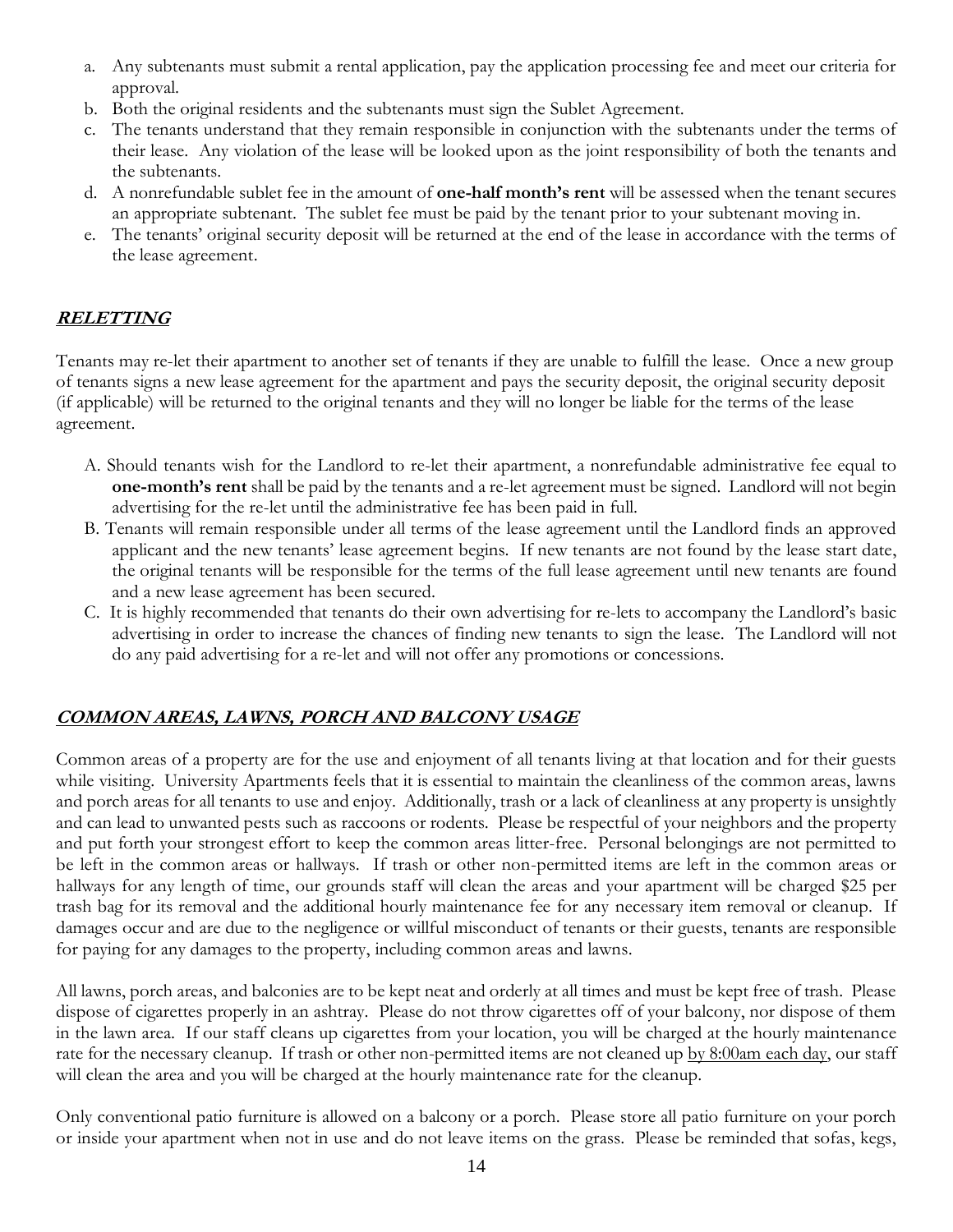towels, furniture, trash or other items that are not conventional patio furniture may not be stored on your porch or balcony.

We do not permit pools or hot tubs of any size or type including inflatable or portable models. We do not permit water activities, such as slip and slides, to be used on the lawns, porches or common areas. If any item is found that is not exclusively meant for outdoor use or is not permitted to be used on the lawn, it will be removed from the area without notification. Any items that are removed will be held in storage for ten (10) days only. If the items have not been claimed within ten days, they will be disposed of. Tenant(s) are responsible for any costs involved with removal or storage of these items.

Please do not hang any lights outside on porches, balconies or any exterior area of the building. In addition, hanging chairs, swings, hammocks, etc. are not allowed to be attached or hung from any part of the building, however, they are allowed to be used if they are attached to a freestanding base.

## **GRILL POLICY**

University Apartments is proud to offer its residents homes that are aesthetically pleasing and free from fire hazards. Grills or any object containing combustible fuel, such as torches, heaters or fire pits are **not** allowed to be used or stored at any location. If these items are found, they will be removed immediately without notification at the resident's expense. We appreciate your cooperation with this policy**.** 

## **PET POLICY**

Pets may be permitted, at the discretion of University Apartments, as long as said pets do not constitute a nuisance to other tenants or cause damage to the property. A **one-time fee of \$395.00** will be required for the privilege of keeping pets on the premises. The pet fee is nonrefundable and will not be applied to damages.

University Apartments allows:

- Cats. There is a maximum of 3 cats per apartment. A signed pet agreement and fees are required.
- Fish are allowed in aquariums up to 30 gallons. Aquariums larger than 30 gallons are not permitted. These animals do not require a pet addendum or additional fees.

University Apartments does **not** allow dogs or birds at any location. If you have a pet that has not been mentioned above, please make sure you check with the office to see if the pet will be allowed. You must have prior approval from University Apartments to have any pet in your apartment.

We strongly recommend leaving a note on the outside of your apartment door that reminds our staff that you have a pet. It is very helpful when showing your apartment and when responding to work orders to remind us about your pet so that we can make sure that they do not escape as we enter the apartment. If you call in a request for maintenance service, it is helpful to remind our office that you have a pet and to provide any special instructions such as keeping one of the bedroom doors closed. It is highly recommended that you have your apartment exterminated for fleas periodically.

#### **SERVICE ANIMALS**

Please contact our office at 434-977-9000 or at <u>leasing@u-apts.com</u> if you have any questions about authorizing a service animal for your apartment.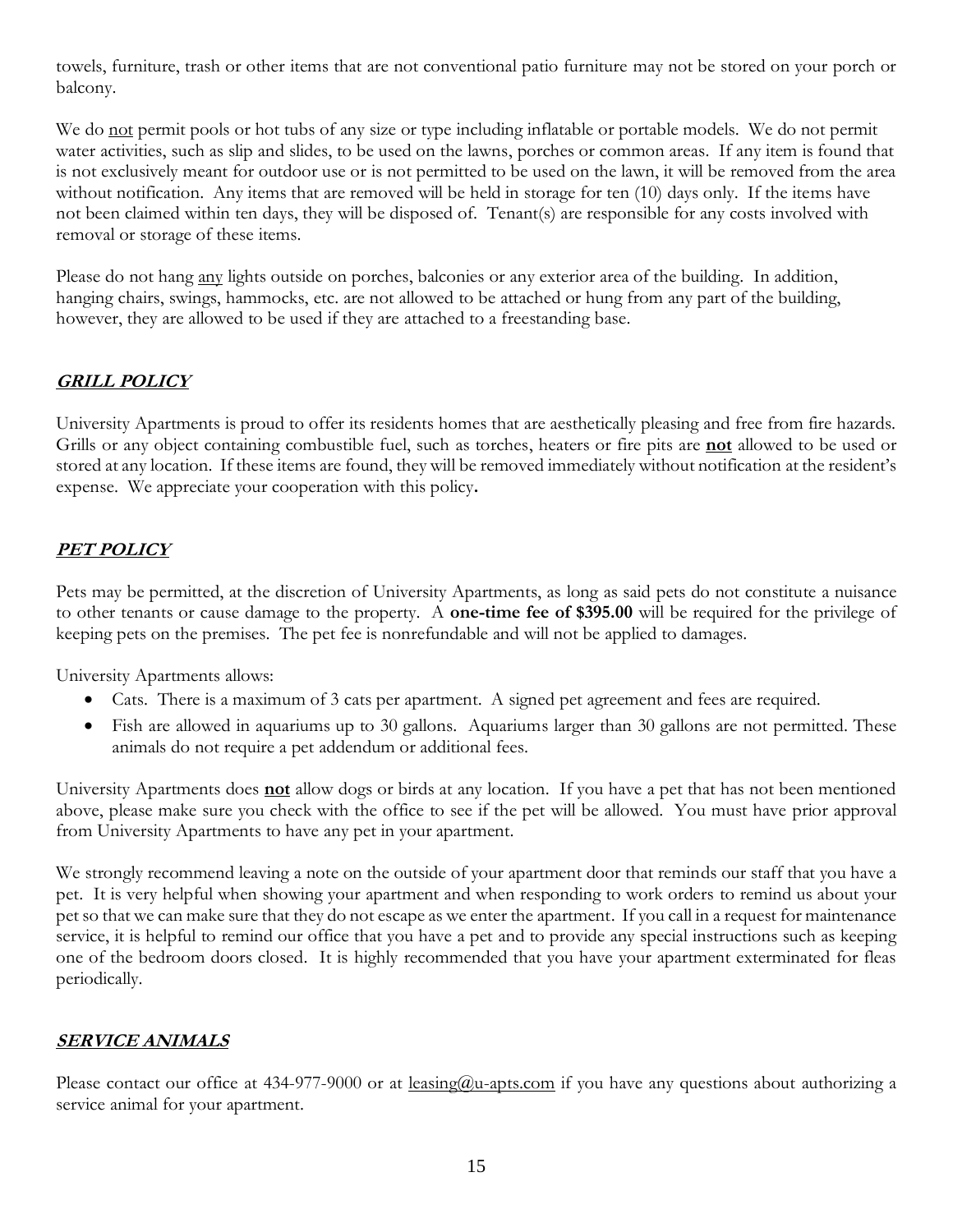# *PARKING & TOWING POLICY*

### **PARKING POLICY & TOWING INFORMATION**

Parking at any University Apartments location is reserved for current residents only, subject to a specific property's rules. All property owned or managed by University Apartments, including parking lots, driveways and driving lanes is considered private property. Any person parking on property owned or managed by University Apartments without authorization is subject to being towed without notice. University Apartments is not responsible for any damage or theft of any vehicle(s) that occurs on or off of our property.

University Apartments owns and manages a number of properties around the University area with reserved, off-street parking. If you live at a location where your apartment has one or more reserved, off-street parking spaces, as designated in your lease agreement, you have the limited authority to tow unauthorized vehicles from your parking space. Please call **FBR Recovery at (434) 975-4357** for your towing needs. Please be aware that towing companies require you to be present when the tow truck arrives. Please do not park in another resident's reserved parking space while you are waiting for the tow truck to arrive or for the unauthorized vehicle to move. If you park in another resident's parking space at any time, your vehicle will most likely be towed by another resident. All other parking spaces and areas on property owned or managed by University Apartments are monitored by University Apartments.

All vehicles are strictly prohibited from double parking, parking anywhere that blocks access to a trash area or dumpster, parking against a curb, in a driving lane, fire lane, on a sidewalk, lawn or parking anywhere other than a designated parking space or area at all times. This includes unloading your vehicle or temporarily parking in an authorized area to quickly run in and grab something from your apartment. Please note that if a tow truck shows up when your vehicle is parked in an authorized area, the towing company will charge you just for showing up, even if they do not actually tow your vehicle. **Any vehicle found not in compliance of this policy will be towed immediately, without notice and at the vehicle owner's expense.** If your car is towed from property owned or managed by University Apartments, please contact **FBR Recovery at (434) 975-4357.**

| <b>LOCATION</b>                             | <b>PARKING</b>                                                         |  |  |
|---------------------------------------------|------------------------------------------------------------------------|--|--|
| Raleigh Court - 10 University Circle        | On-street parking only. City parking permit* required and is           |  |  |
| Jack Jouett - 68 University Way             | available for purchase from University Apartments. Parking is first-   |  |  |
|                                             | come, first-serve in designated areas only on University Circle and    |  |  |
|                                             | University Way with a valid permit displayed.                          |  |  |
| 110 Kent Terrace                            | Driveway parking & on-street parking available.                        |  |  |
| $324.13^{\text{th}}$ Street                 | Reserved off-street parking (limited)                                  |  |  |
| 630 Cabell Ave                              | Reserved off-street parking (1 space per Apt) & on-street parking      |  |  |
|                                             | available. No permit required.                                         |  |  |
| 1025**, 1027, 1029, 1107, 1109, 1115, 1121, | Reserved off-street parking (limited) for most apartments. Some        |  |  |
| 1203, 1205, 1213 Wertland Street            | apartments will only have the option to purchase a City parking        |  |  |
|                                             | permit* for on-street parking.                                         |  |  |
| 1201 Wertland Street                        | Driveway- all vehicles must be parked on right side only, angled       |  |  |
|                                             | towards house.                                                         |  |  |
| 1721 Jefferson Park Avenue                  | Driveway parking & on-street parking available.                        |  |  |
| 1801 Lambeth Lane                           | Off-street parking available on a first-come, first-serve basis with a |  |  |
|                                             | valid University Apartments permit displayed.                          |  |  |

Detailed below are the parking locations and additional permit information, where applicable: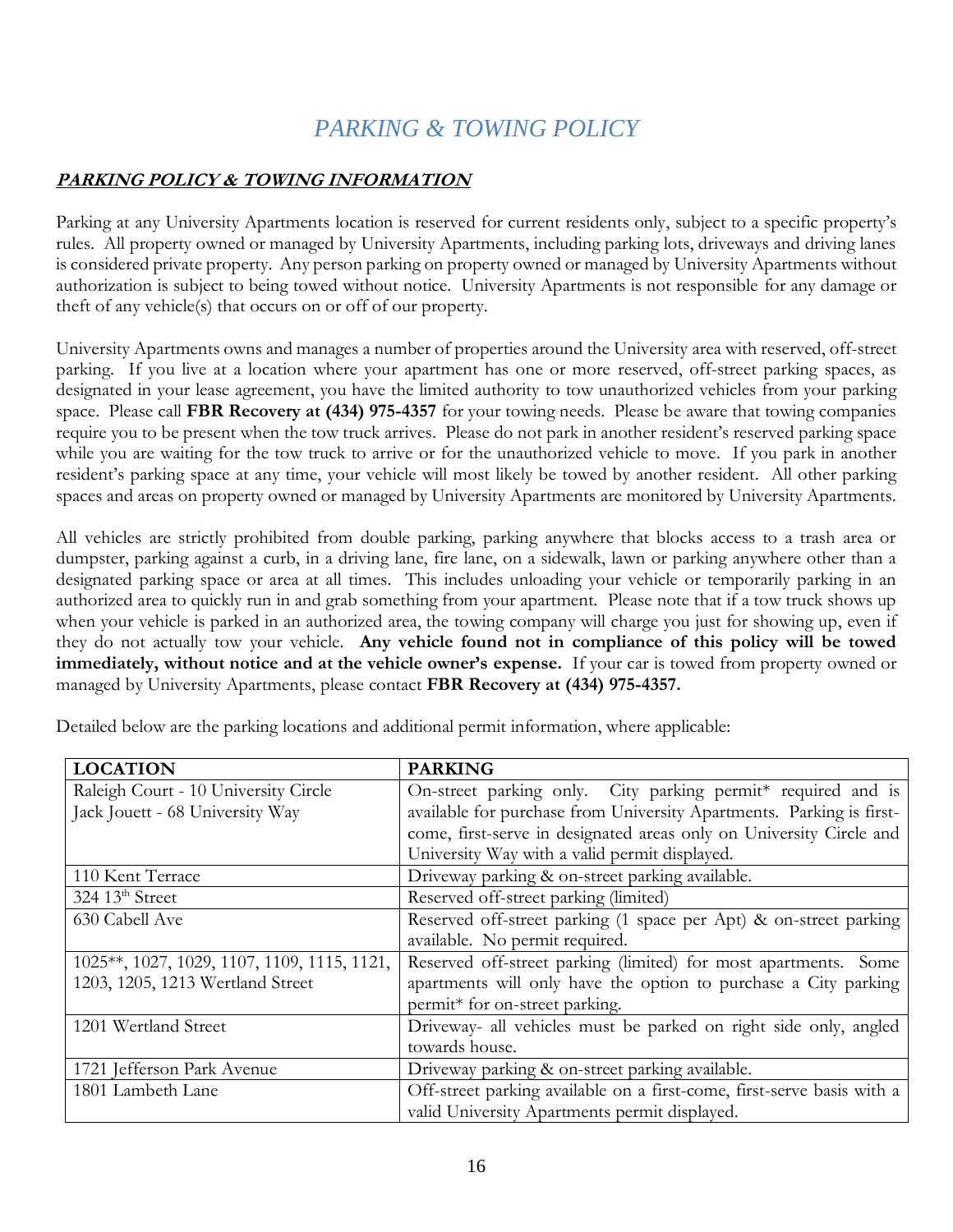\*All City of Charlottesville parking permits for on-street parking are issued by University Apartments and must be assigned to one resident for the entire year. Permits cannot be transferred to another resident or from one vehicle to another vehicle, unless the original registered vehicle is no longer owned by the resident. City of Charlottesville on-street parking permits are valid from August to August each year and are usually available by mid-August. Permits for the current year may not be available before August at some locations. If permits are available before August, eligible residents that require parking in May, June or July will need to purchase the current year's permit and then a second permit for the upcoming year in August.

City parking permits **must be placed on the lower left hand corner of the rear window** immediately behind the driver (at the bottom left of the vehicle's rear windshield). If your vehicle has a soft top or tinted windows, the City requires the permit to be displayed on the front windshield, on the driver's side bottom corner.

City parking permits are issued by zone, however, there are restrictions within that zone. Residents of 10 University Circle and 68 University Way with a valid parking permit displayed are only allowed to park in the designated onstreet parking areas on University Circle and University Way. Residents of Wertland Street with a valid parking permit displayed are only allowed to park within the designated parking areas of their address block. For example, residents of 1107 Wertland Street must park in the 1100 block of Wertland St. between 1100 and 1121 Wertland St. (the highest address in the corresponding block). Any vehicles parked outside of the designated parking signs or extending past the curbs will be ticketed or towed by the Charlottesville Police Department.

If you no longer own the original vehicle you purchased a permit for and would like to purchase a replacement permit for a new vehicle, you must present a copy of your new vehicle registration. You will also need to remove or scrape off the old permit as much as possible and return it in order to receive a new permit. Fees will apply for replacement parking permits. Please contact our office for more information.

**\*\*Please be advised that the parking spaces in the driveway at 1025 Wertland Street are not available for use at any time by residents or their guests. You will be towed during business hours and after business hours without notice and at the vehicle owner's expense. Theses parking spaces are only available for University Apartments' staff and office visitors.** 

#### **BICYCLES**

Bicycles must be stored inside your apartment or at one of the designated bike rack locations (listed below). Residents should use the closest bicycle rack for their location in order to prevent overcrowding. **At no time can bicycles be stored in common areas, on the apartment landings, hallways or breezeways, attached to any railings, columns, stairways, signs, lamp posts, bollards, trees, water pipes, posts, or any other part of the building or property**. If a bicycle is found attached to a railing or any part of the building, it will be removed immediately without notice. Bicycles found in a state of disrepair may also be removed by the Landlord. University Apartments is not responsible for any damage or theft of any bicycle(s).

| <b>Address</b>       | <b>Bike Rack Locations</b>                          |  |  |
|----------------------|-----------------------------------------------------|--|--|
| 10 University Circle | In front of the building                            |  |  |
| 68 University Way    | In front of the building on the left side           |  |  |
| 324 13th Street      | In the parking lot behind the building              |  |  |
| 630 Cabell Ave       | In parking lot behind building                      |  |  |
| 1029 Wertland Street | Located at both of the rear corners of the building |  |  |
| 1109 Wertland Street | On the left side of the building                    |  |  |
| 1115 Wertland Street | In front of the building on the left side           |  |  |
| 1801 Lambeth Lane    | In front of the building                            |  |  |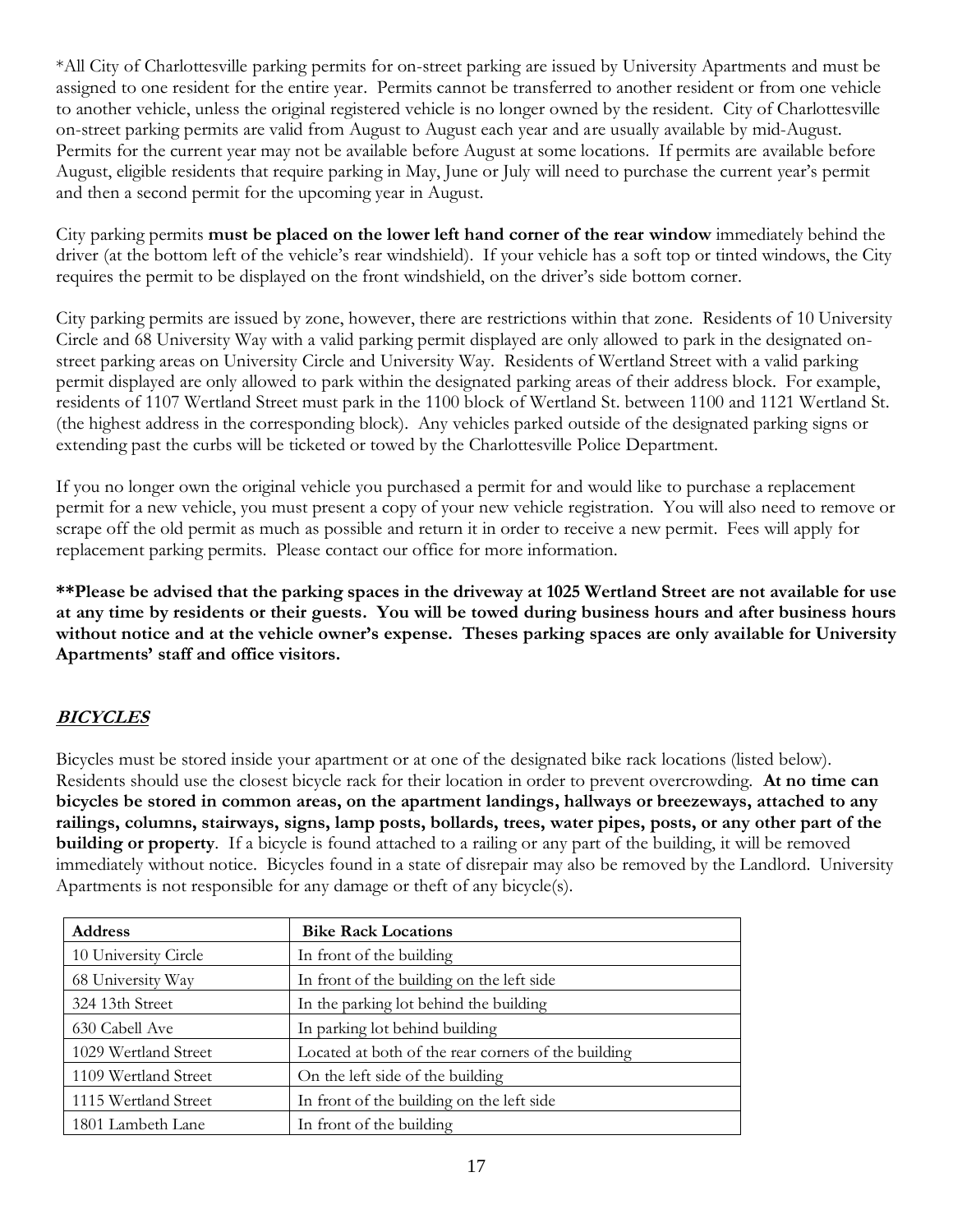### **MOTORCYCLES, MOPEDS AND SCOOTERS**

Motorcycles, mopeds and scooters must be parked in a designated parking space, either in your reserved, off-street parking space (if applicable) or in one of the designated parking spaces for your building (if applicable). If parking one of these vehicles in front of a car in a parking space, neither vehicle must stick out past the parking space.

**Motorcycles, mopeds and scooters can never be stored inside of an apartment.** The City and State Fire Codes prohibit the placing of motorcycles, mopeds, scooters and bicycles at entrances or on/under steps or landings of buildings. **At no time can motorcycles, mopeds or scooters be stored in common areas, on the apartment landings, hallways or breezeways, attached to any railings, columns, stairways, signs, lamp posts, bollards, trees, water pipes, posts, or any part of the building or property**. If a motorcycle, moped or scooter is found attached to a railing or any part of the building, it will be immediately removed without notice. University Apartments is not responsible for any damage or theft of any vehicle(s) including motorcycles, mopeds and scooters.

# *MOVE–OUT PROCEDURES*

### **TENANT VACATE DATE & KEY RETURN**

As you prepare to move out, you may be wondering how we expect you to leave your apartment and what procedures we expect you to follow. You are expected to be completely moved out of your apartment by noon on or before the tenant vacate date listed on page 1 of your lease agreement. This means **all keys need to be in our possession and the apartment must be returned to the required condition by 12:00pm on the specified tenant vacate date**. Exceptions will not be allowed. Please keep in mind that if you are planning to mail your keys in to our office when you move out of the apartment, our office must receive the keys by noon on the tenant vacate date. Significant penalties will be charged to residents for late move outs and keys that are not returned on time. There will be a \$25.00 charge per key for any key that is not returned to the office by your tenant vacate date. Please make sure to include your name and the apartment address for the apartment you are moving out of in the envelope along with the keys. Please also include your new mailing address for future correspondence. Keys will tear standard envelopes and can cause issues when being mailed, so **keys must be mailed in a padded envelope**. Moving and preparing the apartment for move out often takes longer than expected. Please plan ahead and start the process early.

#### **PROVIDING YOUR UPDATED MAILING ADDRESS TO OUR OFFICE & THE POST OFFICE**

Each tenant is required to provide an updated mailing address to our office by the tenant vacate date. If you're planning to mail your keys to us at move-out, please make sure to include the forwarding address in the padded envelope along with the other necessary information. If you will be dropping off your keys in person, you can fill out a move out information sheet in our leasing office with your forwarding address. Alternately, your new mailing address can be provided to us via email at [leasing@u-apts.com](mailto:leasing@u-apts.com) or by calling 434-977-9000. In addition, please make sure to provide your forwarding address to the Charlottesville post office. The post office will return your mail to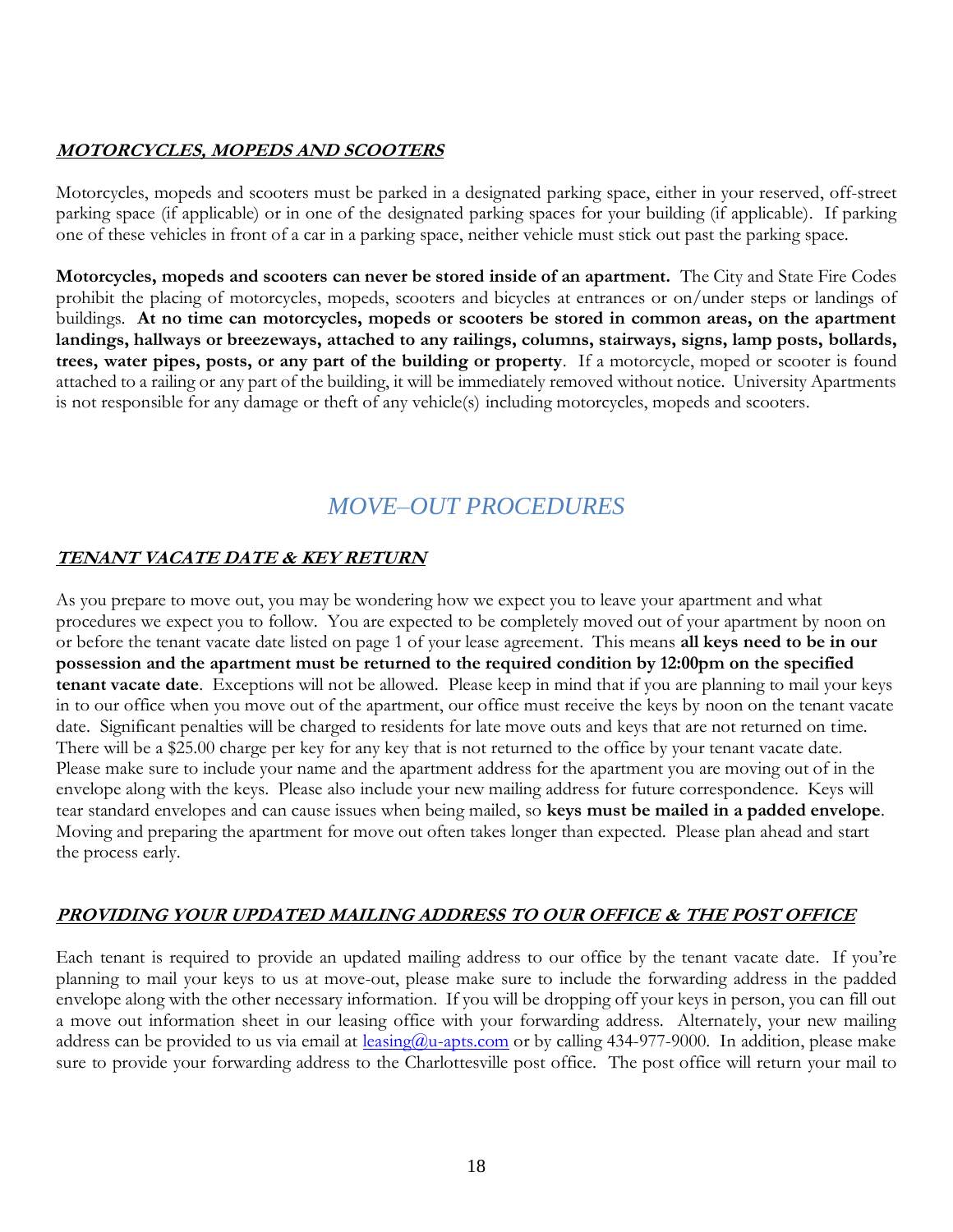the sender if they do not have your forwarding address. You will not be able to access the mail box after your lease end date.

#### **SECURITY DEPOSIT RETURN**

 In compliance with the Virginia Residential Landlord and Tenant Act, University Apartments will return the security deposit to the designated contact person on your lease agreement via mail, within 45 days of your lease end date, less any applicable deductions for cleaning, painting, damages or unpaid balances on your ledger. The security deposit will be returned only to the most recent address on file for the designated contact person on the most recent lease agreement. University Apartments will **not** divide security deposit returns among roommates, even if the deposit was paid separately at the beginning of the lease agreement. The check will be made payable only to the designated contact person on the lease and it is up to that person to distribute it to other residents as agreed with those residents. The contact person can only be changed if all lease holders agree in writing by the lease end date. Per the Virginia Residential Landlord and Tenant Act, interest will be added to the security deposit for any lease longer than 13 months if the applicable interest rate during the lease or renewal lease terms is above 0%.

#### **RESTORATION FEE**

Per your lease agreement, a restoration fee is due upon execution of the lease. The nonrefundable restoration fee is to be retained by Landlord for normal and customary cleaning at turnover. It is agreed that the Tenant will comply with all the provisions of this Lease and the Resident Handbook, and has completely vacated the premises in good condition. In exchange for the payment of this fee, Landlord agrees to perform certain cleaning and painting duties as indicated below. It is assumed that the Tenants are performing regular cleaning and are maintaining the cleanliness of the apartment throughout the lease term. Additional charges may be assessed for any excessive cleaning, for stains and/or damage to the carpet and for any other damages including painting.

The **restoration fee** covers the following items:

- Professional carpet cleaning (not to include stain or spot removal or any damage).
- Cleaning of hardwood floors (tenants are responsible for sweeping the floors and removing all trash and dirt before the move-out date).
- Cleaning of vinyl flooring.
- Touch-up painting.
- Cleaning of light fixtures.
- Cleaning of appliances (not to include scrubbing, scraping of food or spills).
- Replacement of reflector pans under range burners.
- Wiping down of kitchen cabinets and countertops.
- Cleaning bathroom fixtures, mirrors and countertops (not to include excessive dirt or residue).
- Replacement of up to two light bulbs.
- Cleaning of mini-blinds and windows.
- Cleaning washer/dryer (where applicable).
- Wiping shelving in closets.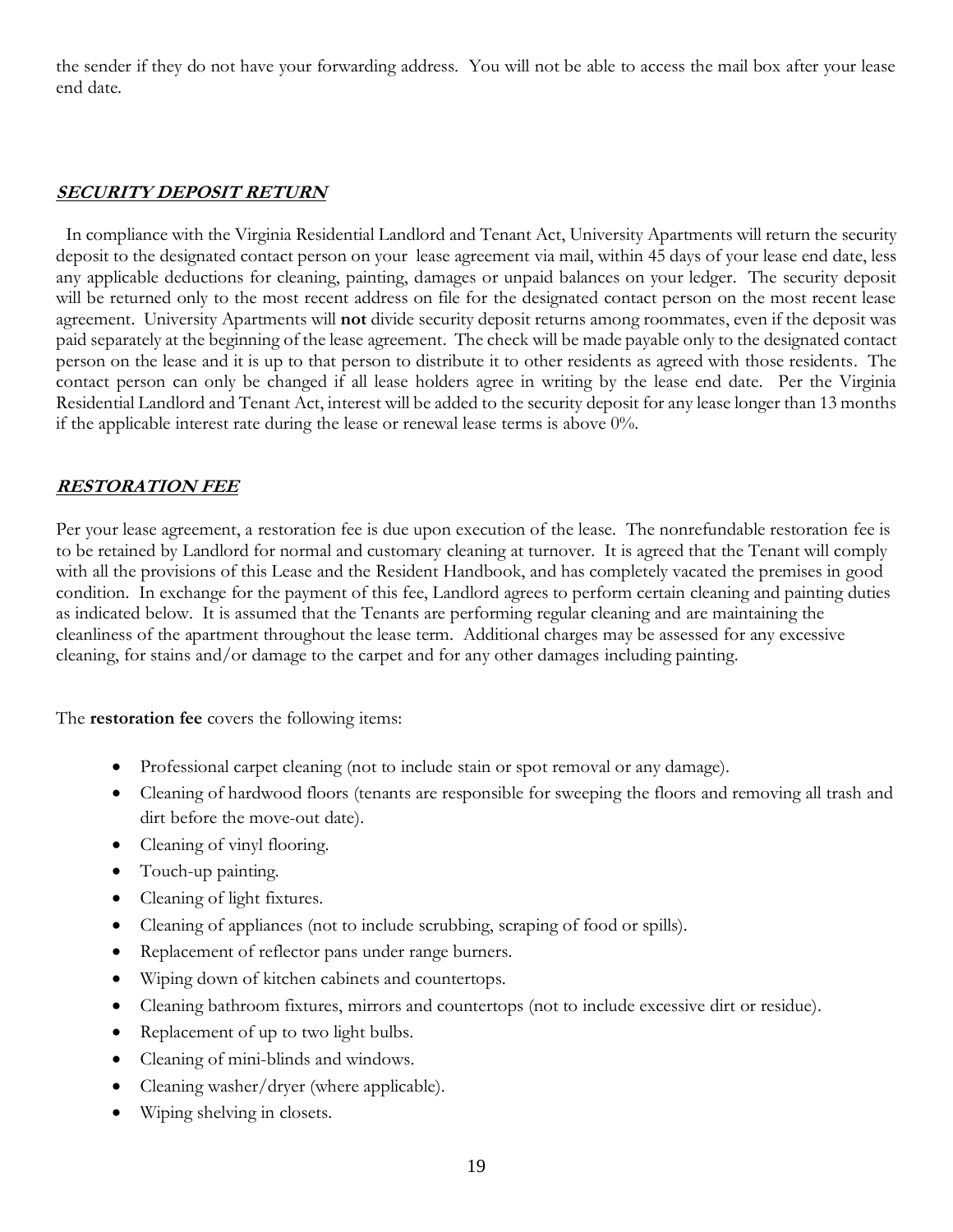The **tenant** is responsible for the following:

- All belongings including coat hangers, trash, boxes, soap, toilet paper, shower curtains, etc. must be removed from the unit and from outside the unit, including balconies, patios, breezeways and storage areas and properly disposed of in the property's dumpster (if applicable) or removed from the property. No property or trash shall be left at curbside.
- All holes in walls and ceilings created by nails, hanging plants/lamps or shelves, etc. must be patched with an appropriate amount of spackling compound and sanded smooth.
- All cabinets and drawers must be cleared out, including all contact paper and glue residue shall be removed.
- For ovens that have a self-cleaning option, Tenant agrees to complete this process prior to move-out, as this typically requires more than 4 hours.

The Restoration fee will **not** cover the cost incurred by the Landlord for excessive cleaning of the apartment and/or the carpets and floors, repairing floor damage, repairing wall damage, painting walls back to the original color, removing trash or personal items, repairing and/or replacing fixtures, including but not limited to, mini-blinds, screens, doors, sinks, cabinets, lights, tile, countertops and railings. Any charges for excessive cleaning and/or damage will be deducted from the Security Deposit. If repair or replacement is not possible, Landlord or Broker reserves the right to assess against Tenant(s) the value of the damages. If a repair of any item requires travel to supply house, Tenant will be charged for the time traveling to and from the supply house, plus gas and wear and tear on the vehicle. Tenant will be responsible for any charges remaining due after the deductions from the Security Deposit. While we will do everything we can to minimize expenses to you, charges can mount up quickly and we encourage you to ensure that your apartment is in the appropriate condition prior to moving out. University Apartments will not make any estimations or assessments of your apartment for you before you move out. We may however, enter your apartment before your move-out date, upon proper notification, to determine if any repairs are necessary so that we can properly schedule any workers or contractors for turnover. These determinations will be for our records only and will not be given to residents.

## *MOVE-OUT REMINDERS*

#### **UTILITY DISCONNECTIONS**

As a reminder, if you are responsible for paying electricity and water for your apartment, you must **leave the electricity and water/sewer on in your name until the actual lease end date (not the tenant vacate date)**. Failure to do so will result in reconnection fees per utility, charged to your security deposit. Please remember to schedule any other services you are paying for such as gas, internet, cable television or phone for disconnection on the tenant vacate date listed on page 1 of your lease agreement.

## **PERSONAL ITEMS**

**All** personal items, and furniture, etc. must be removed when you leave your apartment. If we have to remove your personal items, you will incur charges for removal and storage. Please remember to check all closets, cabinets and drawers in the apartment, as items are often left in these areas.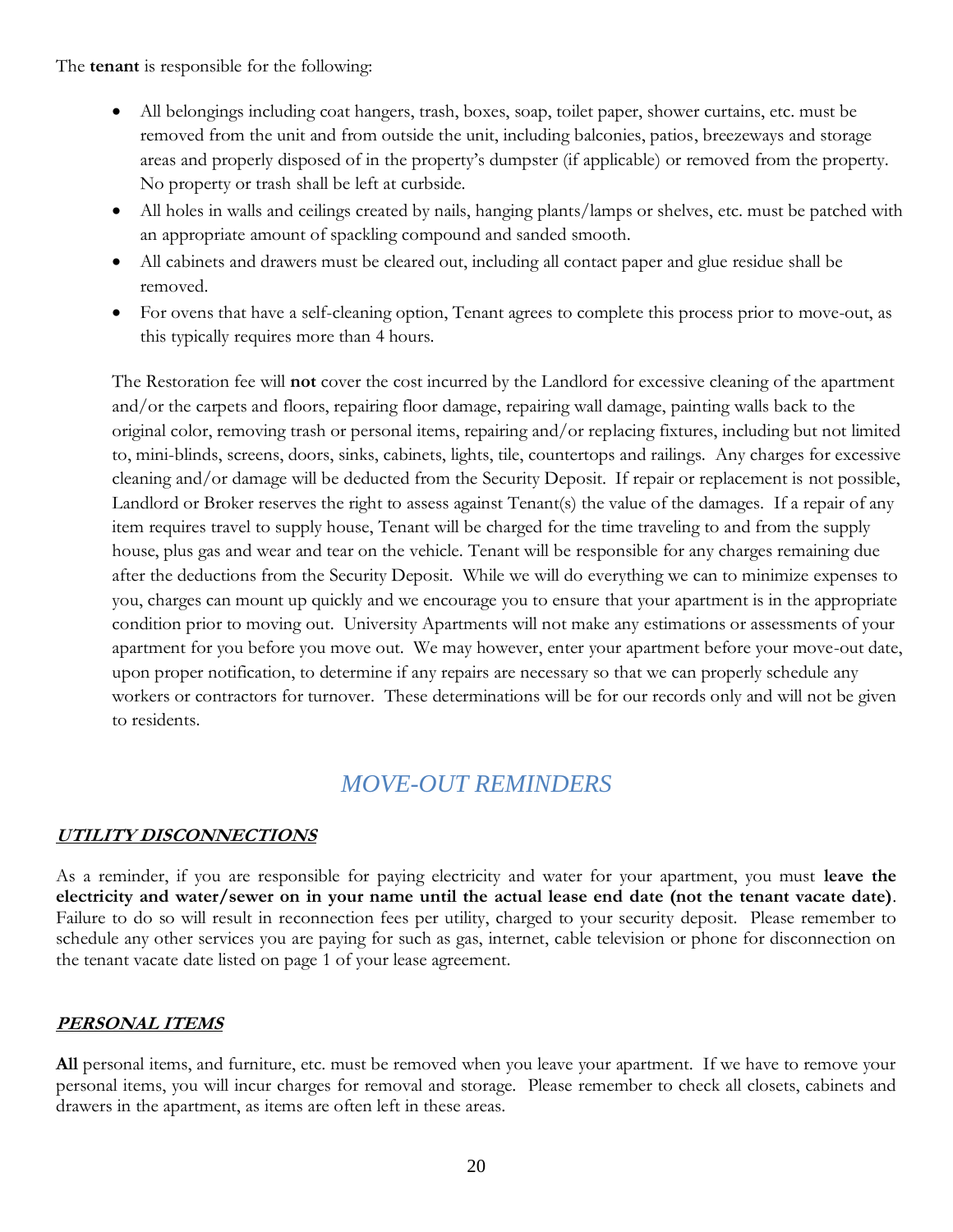#### **CLEANING**

While many of the standard cleaning requirements are covered by your restoration fee, please remember to complete all of the tenant cleaning requirements in your lease (and listed in the above section) prior to the tenant vacate date listed on page 1 of your lease agreement. Failure to complete these requirements could result in significant deductions from your security deposit and in some cases could leave you owing money after your security deposit has been used for these items.

#### **MOVE-OUT INSPECTIONS**

As stated in your lease agreement, you have the right to be present at your move-out inspection, however, you are not required to be present for the inspection. Please notify our office of your request in writing at least 5 days prior to your tenant vacate date if you wish to exercise your right. Inspections requested by the residents must be scheduled before the tenant vacate date listed on page 1 of the lease agreement. Inspections will NOT be performed until you no longer occupy your apartment, **all** of your possessions have been removed and the apartment has been cleaned to the requirements described in your lease agreement.

## *HEATING & COOLING INFORMATION*

All of our apartments feature a heating system, however, a small number of our apartments, such as 1201 Wertland Street, do not have an air conditioning system. If your apartment does not have air conditioning system, you are welcome to purchase window air conditioning units. It is highly recommended that you remove the window units during colder seasons for better insulation and more efficient heating in your apartment. **During colder temperatures of 50 degrees or lower, you must maintain your heat at least 55 degrees at ALL times.** This will prevent pipes from freezing and bursting which can cause a major water leak resulting in extensive damage. If pipes burst because the heat was not on in your apartment or was not set to 55 degrees or higher during cold temperatures, you will be responsible for the damages. **If your heat is on, do not open your windows.** Please **do not turn on your air conditioner during cold temperatures**, as the system can become frozen and quit working. Please remember that heating and cooling costs are affected by many factors such as climate and rates set by the utility companies. Colder or hotter than average temperatures can cause heating or cooling costs to increase drastically during these seasons. The utility companies can also increase their rates at any time, which can cause your bills to increase. Practicing efficient heating and cooling techniques can significantly reduce your utility costs.

#### **THERMOSTAT OPERATION**

Most of our apartments have individual thermostats in each unit so that tenant(s) can adjust the temperature in their apartment to fit their comfort level. Improper use of the thermostat or inefficient settings can lead to major increases to your gas or electric bill and can cause the heating or cooling system to fail, resulting in expensive repairs. Whether your thermostat has a digital or an analog temperature gauge, the settings should be similar. **Your thermostat should be set to "heat" or "cool" only. Do not ever select "aux" or "aux. heat" as this can lead to higher electric or gas bills. If your thermostat has a setting for the fan, always leave the fan on "auto" instead of "on."** After selecting the heating or cooling type, push the buttons or move the dial until the thermostat is set at the desired temperature. **It is highly recommended and much more efficient to select a comfortable temperature for the season and leave the thermostat on that temperature instead of constantly raising or lowering the**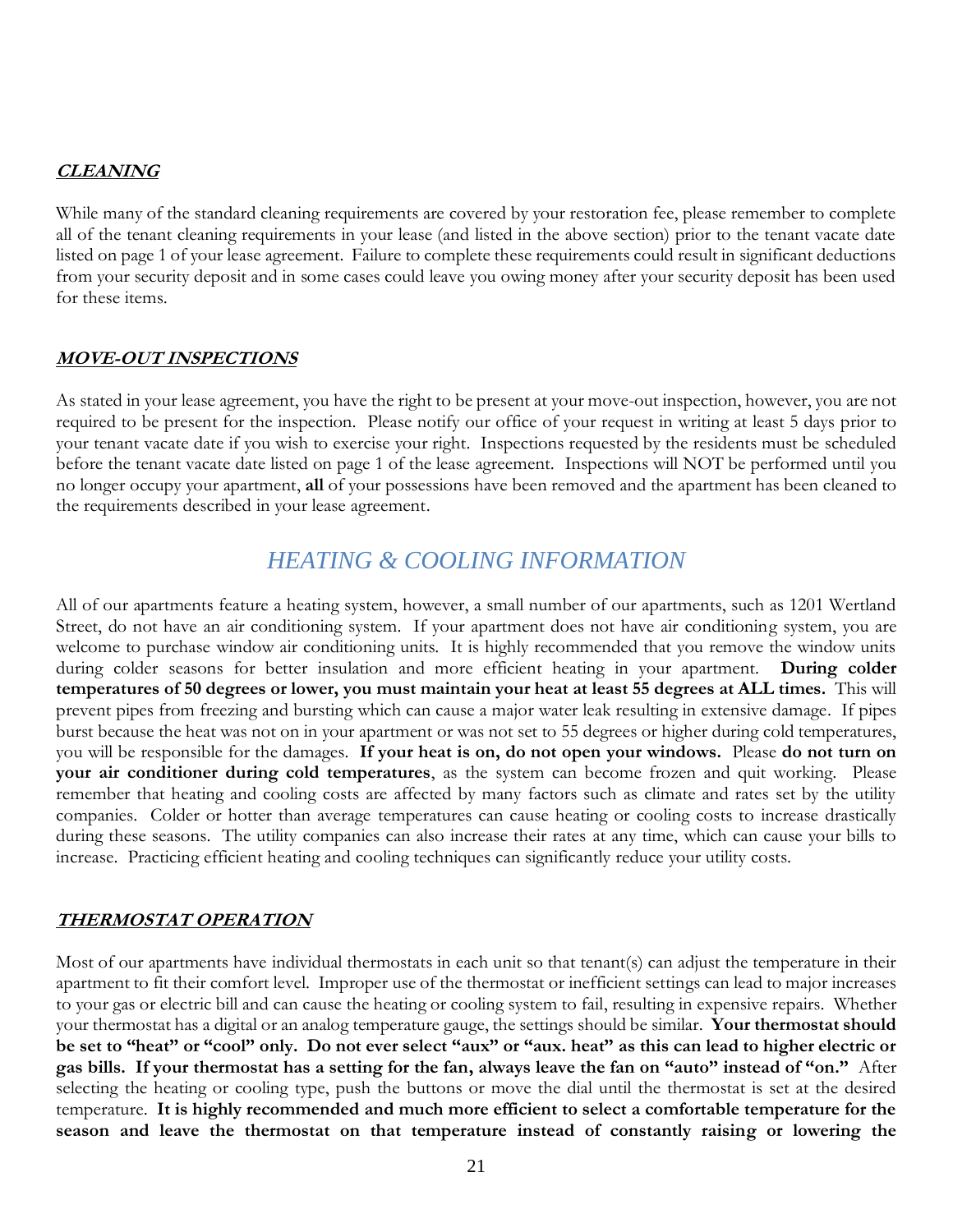**temperature**. A few of our apartments that feature two living levels such as 1025 Wertland Street Apt B, 1107 Wertland Street Apt #3, 1109 Wertland Street Apt #3, have two thermostats (one on each floor). **If your apartment has two thermostats, please make sure you are running both of them simultaneously for heating and cooling** your apartment. If you are only using one thermostat, that system is working much harder than it was designed to, which can lead to increased utility bills or a system failure.

## **HEATING SYSTEM TYPES**

| <b>GAS FURNACES</b><br>When setting up gas service with the City of Charlottesville, you must be present for the City<br>gas service person to light the pilot light. DO NOT store flammable containers/substances<br>in or around the furnace area. |
|------------------------------------------------------------------------------------------------------------------------------------------------------------------------------------------------------------------------------------------------------|
| Make sure the thermostat is set to the desired setting of HEAT or COOL then set the desired<br>temperature. Do not frequently adjust temperature back & forth.                                                                                       |
| University Apartments turns the boiler heat on when cold temperatures first arrive for the                                                                                                                                                           |
| season (typically early October). Some apartments have an adjustable thermostat inside.                                                                                                                                                              |
| $(1201$ Wertland St)<br>Please keep all windows and doors closed. You may experience banging in the                                                                                                                                                  |
| radiators at the beginning as the pipes expand when heated. Once the system runs                                                                                                                                                                     |
| continuously, the banging will cease. Please note that we will not be able to turn this                                                                                                                                                              |
| heating system off until the spring season brings warmer temperatures.                                                                                                                                                                               |
|                                                                                                                                                                                                                                                      |

## **UTILITY CLOSETS AND FILTER CHANGES**

Please note that it is against fire regulations to store items in your utility closet. Do not place any items in this closet, near a hot water heater or near any other heating unit. If your apartment has a utility closet with a slatted door, nothing may be stored directly in front of this slatted door, as this is a fire hazard and prevents the heat pump unit from running efficiently. Furniture or personal items are required to be placed at least two feet away from the utility closet door.

Filters improve the efficiency of your heating and cooling system, as well as guard your apartment against air pollution. In order to make sure all filters are working effectively, University Apartments will check the filters in your apartment on a routine basis and replace them as needed. If you notice that your filter is dirty before University Apartments has had the chance to replace it, please contact our office to place a work order for a filter change.

| Location                         | Type of Heat                        | Type of Hot Water |
|----------------------------------|-------------------------------------|-------------------|
| 10 University Circle             | Heat Pump                           | Gas               |
| 68 University Way                | Heat Pump                           | Gas               |
| 110 Kent Terrace                 | Heat Pump                           | Electric          |
| $324 \; 13$ <sup>th</sup> Street | Heat Pump                           | Electric          |
| 630 Cabell Ave                   | Heat Pump                           | Electric          |
| 821 Cabell Ave                   | Heat Pump                           | Gas               |
| 1025 Wertland Street             | Heat Pump                           | Gas               |
| 1027 Wertland Street             | Heat Pump                           | Electric          |
| 1029 Wertland Street             | Heat Pump                           | Electric          |
| 1107 Wertland Street             | Heat Pump                           | Gas               |
| 1109 Wertland Street             | Heat Pump (Apt # 1, 2: Gas Furnace) | Gas               |
| 1115 Wertland Street             | Heat Pump                           | Electric          |
| 1121 Wertland Street             | Heat Pump                           | Gas               |
| 1201 Wertland Street             | Hot Water Boiler (No $A/C$ )        | Gas               |
| 1203 Wertland Street             | Heat Pump                           | Electric          |

## **BUILDING HEAT INFORMATION**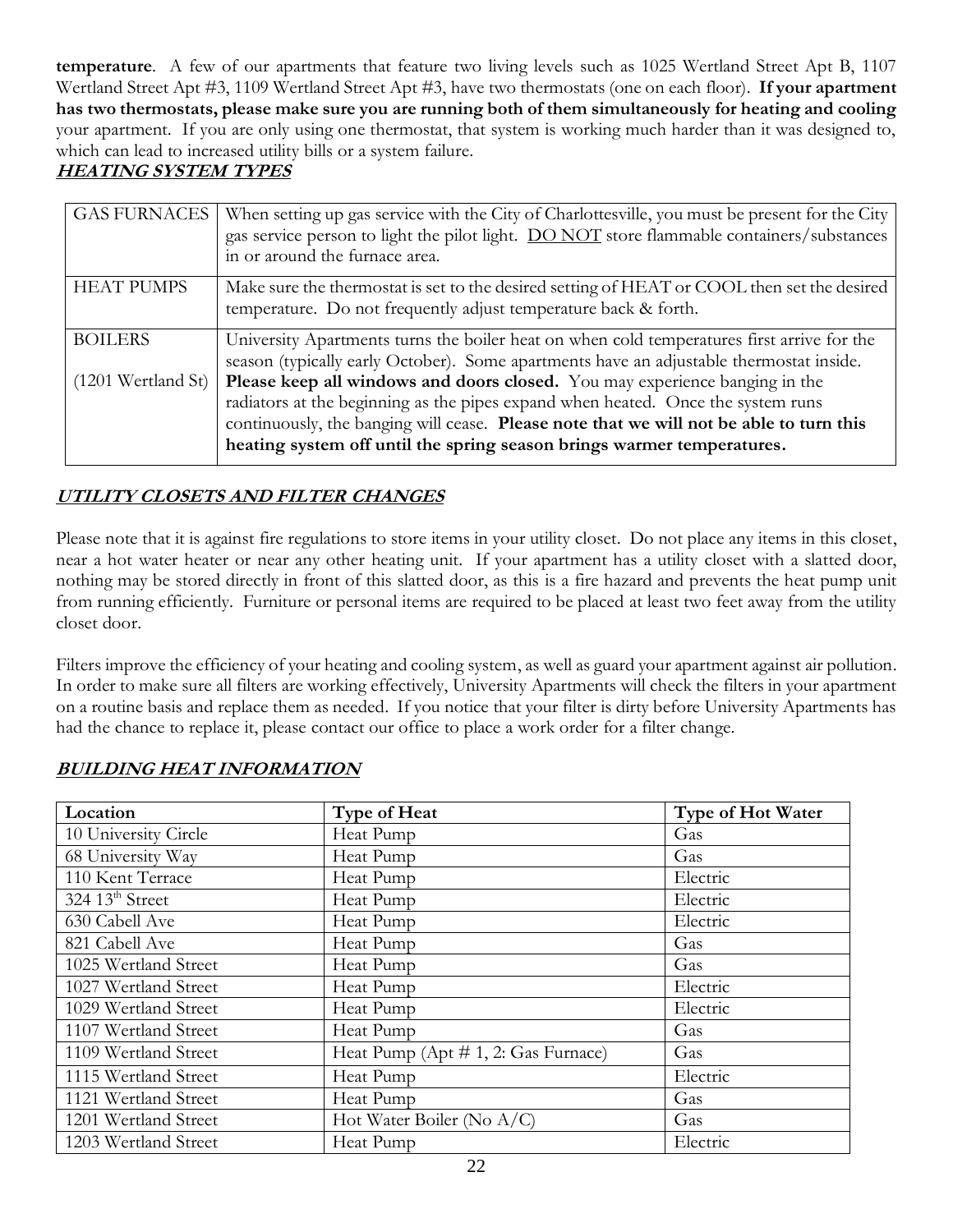| 1205 Wertland Street       | Heat Pump                             | Electric |
|----------------------------|---------------------------------------|----------|
| 1213 Wertland Street       | Heat Pump                             | Gas      |
| 1721 Jefferson Park Avenue | Heat Pump                             | Electric |
| 1801 Lambeth Lane          | Heat Pump (Apt $\#9$ only: wall unit) | Electric |

*FIREPLACES*

For the apartments that have functional fireplaces, using the fireplace can be a great way to help heat your apartment during the winter months, especially when used in combination with your heat pump or gas furnace. Some of our apartments have decorative fireplaces that cannot be used, so if you need any clarification, please contact our office at 434-977-9000.

### **When using your fireplace, please use the following guidelines:**

- 1. Fireplace screens must always be used and the Resident(s) must provide this screen. It is the resident's responsibility to purchase any fireplace tools and wood.
- 2. Always open the damper fully before lighting a fire. If the damper is not open, the smoke will back up into the apartment which is a health and fire hazard.
- 3. When the fire is ready to light, place the fire screen over the entire fireplace opening. Never light a fire without having the fire screen in place.
- 4. Wood stored inside your apartment must be kept in a metal container or rack to avoid stains on the flooring or fireplace area.
- 5. Wood may be stored on decks or porches (where applicable) as long as it is not stacked against the building, and it is covered by a tarp.
- 6. Soft wood, pine or flammable liquids are not to be used in the fireplaces at any time.
- 7. Only after the fireplace and fire are cold should you close the damper. If the damper is closed sooner, the resulting smoke can be dangerous.
- 8. Ashes should be disposed of only after they are cold. Allow a minimum of 48 hours for ashes to cool. Only transport the ashes in a metal container and place them in the dumpster/trash receptacle once cool. Do not deposit ashes on the ground outside your apartment or place them into the dumpster before they have cooled for 48 hours. Do not use plastic, paper or wood containers or bags to dispose of the ashes.
- 9. When the fireplace is not in use, please keep the damper closed to avoid loss of heat or air conditioning through the chimney.

## **WORKING FIREPLACE LOCATIONS**

Working fireplaces can be found at:

- 10 University Circle (except for the 1 bedroom apartments)
- 68 University Way (all 2 bedroom apartments and the "A" one bedroom floor plans)
- 110 Kent Terrace
- 821 Cabell Ave Apt A
- 1721 Jefferson Park Ave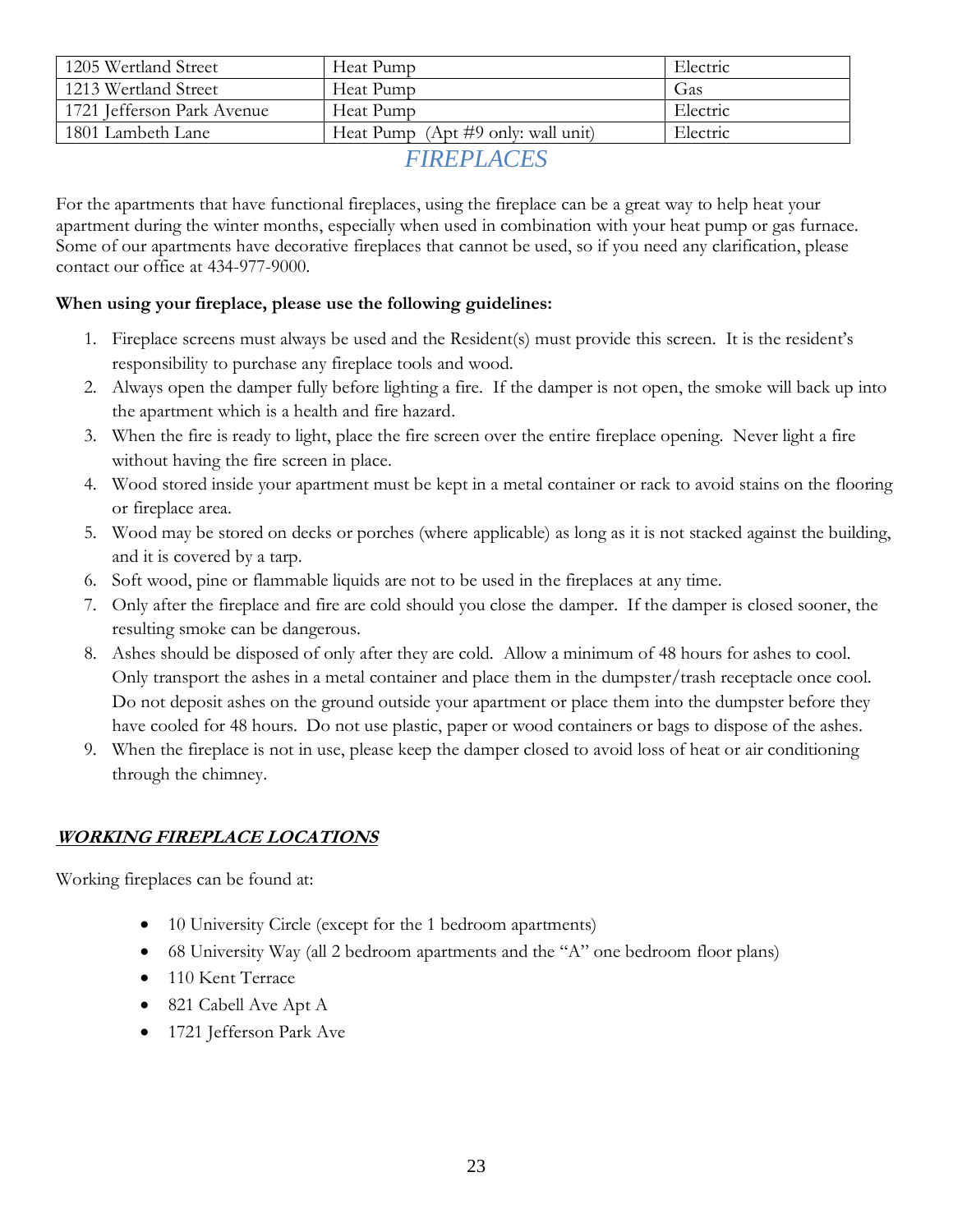## *TRASH COLLECTION*

Trash disposal options are provided at most locations for residents of University Apartments only. Some locations offer dumpsters and others include trash cans for trash service. If trash is not included as part of your lease agreement, you will need to purchase an appropriate trash container and place City trash stickers on the can before pickup. Please visit **www.Charlottesville.org** for more information. City trash stickers can be purchased at most major grocery stores or directly from the City. **Do not dispose of furniture, appliances, mattresses, box springs, hazardous materials, moving debris or other large items in the trash containers including the dumpsters.** All household trash should be bagged in plastic bags and tied with a tie to reduce odor and inadvertent littering. Please do not sit trash outside of the dumpster on the ground. The City and State Fire Codes prohibit the placing of trash at entrances, on steps, in breezeways or landings of buildings. **The cost associated with the removal of any improperly disposed of trash, such as throwing trash from a building or leaving it outside of your apartment entrance or dumpster, will be billed to the tenants(s).** This includes cigarette butts and any other debris thrown from porches, windows, breezeways or any part of the building. All items other than household trash should be transported and disposed of at the Rivanna Solid Waste Authority, or other similar facilities. You may also consider donating items to the Salvation Army or other charity organizations. **Large item pickups are not allowed** to be scheduled because items are not allowed to be left on the curb for any length of time.

#### **RECYCLING**

University Apartments strongly encourages recycling. Trash removal at most of our locations now includes single stream recycling. Residents can also dispose of recyclable materials at the **McIntire Road Recycling Center** located at 600 McIntire Road. For University of Virginia students, the University also offers recycling centers which you are welcome to use as the University allows.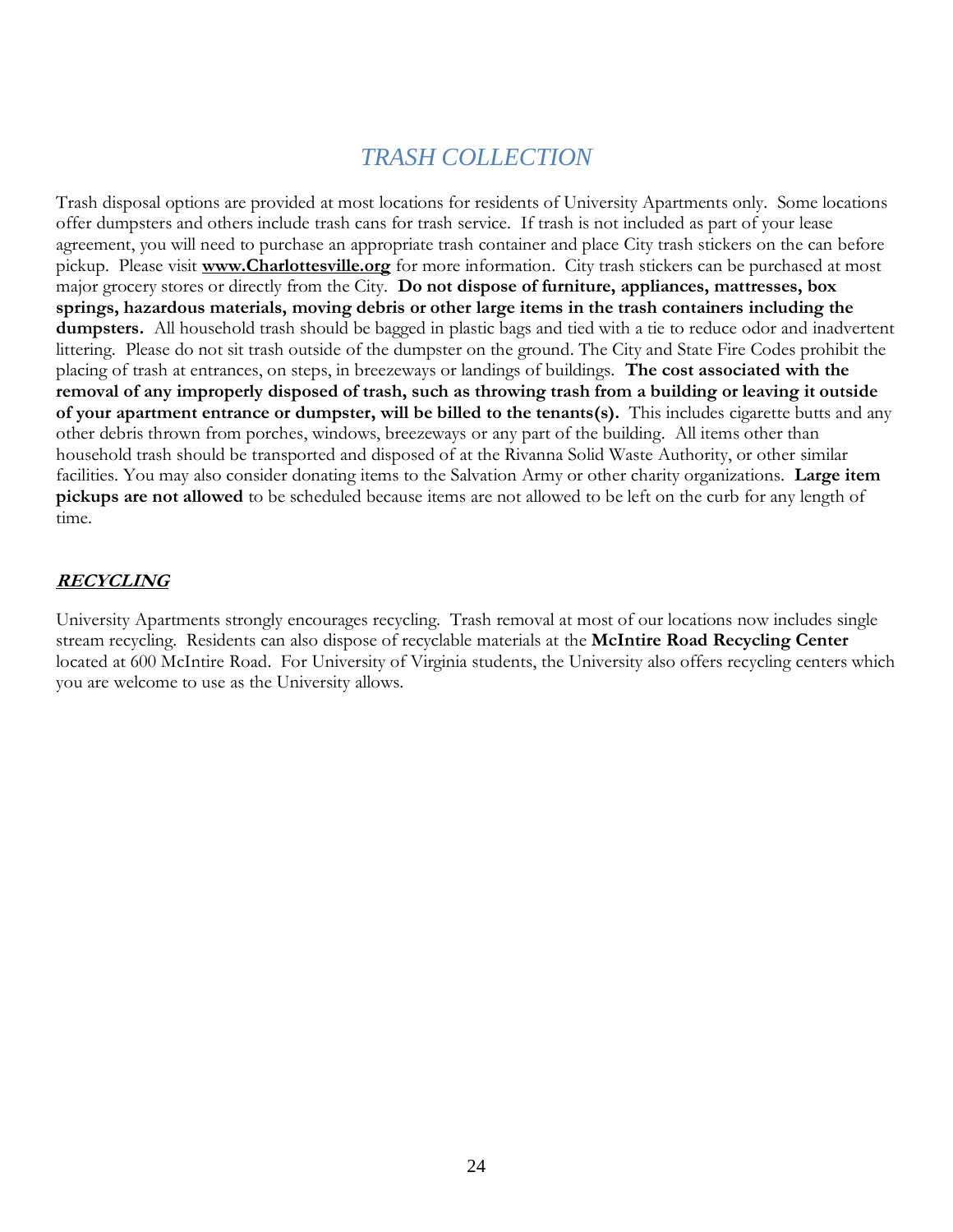## *CIRCUIT BREAKER INFORMATION*

Power outages in your apartment can sometimes occur affecting your entire apartment or just some rooms or areas. Assuming that you have connected electrical service with Dominion Power and you are current with your payments, if power is out in your entire apartment, please call Dominion Power at 1-888-366-4357. However, if the power is only out in some rooms or areas of your apartment, this is most likely caused by a tripped circuit breaker. This can happen when more than one high voltage appliance is being used on the same circuit such as hair dryers, clothes dryers, microwaves or dishwashers. Circuit breakers are easy to reset. Once you have located the circuit breaker panel, usually a metal box found on a wall in your apartment, all you need to do is find the switch that is flipped away from the others and flip it back to the inside. In some cases, the switch may have a test button on it which requires depressing the button, flipping the breaker to the outside, then flipping it back to the inside. If none of the breakers are flipped to the outside, please read the label on the inside of the panel door and flip the breakers off and back on for the affected rooms that do not have power. Please be reminded that resetting the circuit breakers is the resident's responsibility. University Apartments will not respond to after-hours calls for circuit breakers unless it is related to another type of emergency such as no heat in cold temperatures. However, if resetting the breaker does not fix your electrical problem, please contact our leasing office.

| <b>Apartment</b>                 | <b>Circuit Breaker Location</b>      |  |  |  |
|----------------------------------|--------------------------------------|--|--|--|
| 10 University Circle             | 2BR & 4BR: Kitchen                   |  |  |  |
|                                  | Apt #18, 19: Inside kitchen closet   |  |  |  |
|                                  | Apt $#17$ , 20: Living room          |  |  |  |
| 68 University Way                | 2 BR: Kitchen                        |  |  |  |
|                                  | "A" Apts: Bedroom                    |  |  |  |
|                                  | "B" Apts: Living room                |  |  |  |
| 110 Kent Terrace                 | Downstairs bedroom                   |  |  |  |
| $324 \; 13$ <sup>th</sup> Street | Apt #1-9: Hallway                    |  |  |  |
|                                  | Apt #10: Kitchen                     |  |  |  |
| 630 Cabell Ave                   | Living room/kitchen                  |  |  |  |
| 821 Cabell Ave                   | A: Basement, B: Living room closet   |  |  |  |
| 1025 Wertland Street             | Hallway of apartment                 |  |  |  |
| 1027 Wertland Street             | 4 BR: Hallway                        |  |  |  |
|                                  | Efficiency: Living room              |  |  |  |
| 1029 Wertland Street             | Hallway                              |  |  |  |
| 1107 Wertland Street             | Basement (contact office for access) |  |  |  |
| 1109 Wertland Street             | Exterior of building on right        |  |  |  |
| 1115 Wertland Street             | Hallway                              |  |  |  |
| 1121 Wertland Street             | Exterior of building on rear porch   |  |  |  |
| 1201 Wertland Street             | Exterior of building, on left        |  |  |  |
| 1203 Wertland Street             | Hallway                              |  |  |  |
| 1205 Wertland Street             | Hallway                              |  |  |  |
| 1213 Wertland Street             | Basement (contact office for access) |  |  |  |

## **CIRCUIT BREAKER LOCATIONS**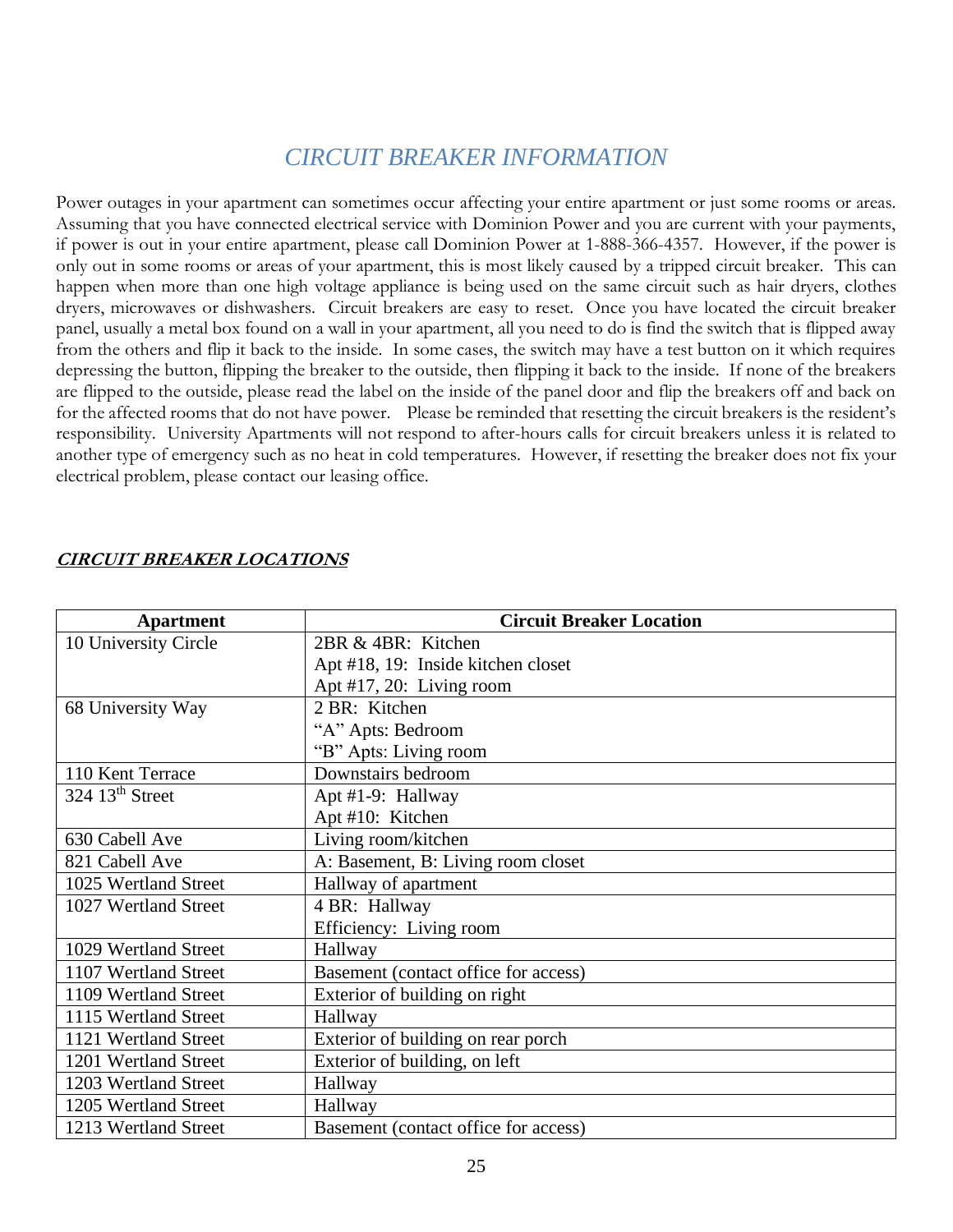| 1721 Jefferson Park Avenue | Dining room                                   |
|----------------------------|-----------------------------------------------|
| 1801 Lambeth Lane          | Apt $\#1-8$ : Kitchen                         |
|                            | Apt #9 only: On the wall next to the bathroom |

## *MAILBOX LOCATIONS*

You will find that most University Apartments' mailboxes are located at your building or in the hallway or breezeway of your apartment building. For apartments that have mailboxes that are not easily found at the building and are not labeled in a corresponding manner with your address, the following list indicates the location of your mailbox. Please contact the leasing office if you have any questions. Please remember that our office will not accept mail or packages.

| Apartment            | Box #          | Compartment#   | Location                                |
|----------------------|----------------|----------------|-----------------------------------------|
| 1027 Wertland St #1A | N/A            | 5              | Front left of building                  |
| 1027 Wertland St #1B | N/A            | $\mathbf{1}$   | Front left of building                  |
| 1027 Wertland St #2A | N/A            | 6              | Front left of building                  |
| 1027 Wertland St #2B | N/A            | $\overline{2}$ | Front left of building                  |
| 1027 Wertland St #3A | N/A            | $\overline{7}$ | Front left of building                  |
| 1027 Wertland St #3B | N/A            | $\overline{3}$ | Front left of building                  |
| 1027 Wertland St #4A | N/A            | 8              | Front left of building                  |
| 1027 Wertland St #4B | N/A            | $\overline{4}$ | Front left of building                  |
| 1109 Wertland St #1  | 1109           | 9              | Between 1109 & 1121 Wertland            |
| 1109 Wertland St #2  | 1109           | 10             | Between 1109 & 1121 Wertland            |
| 1109 Wertland St #3  | 1109           | 11             | Between 1109 & 1121 Wertland            |
| 1109 Wertland St #4  | 1109           | 12             | Between 1109 & 1121 Wertland            |
| 1121 Wertland St #1  | 1121           | $\overline{7}$ | Between 1109 & 1121 Wertland            |
| 1121 Wertland St #2  | 1121           | $8\,$          | Between 1109 & 1121 Wertland            |
| 1121 Wertland St #3  | 1121           | $\mathbf{1}$   | Between 1109 & 1121 Wertland            |
| 1121 Wertland St #4  | 1121           | $\sqrt{2}$     | Between 1109 & 1121 Wertland            |
| 1121 Wertland St #5  | 1121           | $\mathfrak{Z}$ | Between 1109 & 1121 Wertland            |
| 1203 Wertland St #1  | $\mathbf{1}$   | $\mathbf{1}$   | In the parking lot behind 1213 Wertland |
| 1203 Wertland St #2  | $\mathbf{1}$   | 5              | In the parking lot behind 1213 Wertland |
| 1203 Wertland St #3  | $\,1$          | $\overline{c}$ | In the parking lot behind 1213 Wertland |
| 1203 Wertland St #4  | $\,1\,$        | 6              | In the parking lot behind 1213 Wertland |
| 1203 Wertland St #5  | $\,1\,$        | $\mathfrak{Z}$ | In the parking lot behind 1213 Wertland |
| 1203 Wertland St #6  | $\,1\,$        | $\overline{7}$ | In the parking lot behind 1213 Wertland |
| 1203 Wertland St #7  | $\mathbf{1}$   | $\overline{4}$ | In the parking lot behind 1213 Wertland |
| 1203 Wertland St #8  | $\mathbf{1}$   | $\,8\,$        | In the parking lot behind 1213 Wertland |
| 1203 Wertland St #9  | $\mathbf{1}$   | 9              | In the parking lot behind 1213 Wertland |
| 1203 Wertland St #10 | $\overline{c}$ | $\mathbf{1}$   | In the parking lot behind 1213 Wertland |
| 1203 Wertland St #11 | $\mathbf{1}$   | 10             | In the parking lot behind 1213 Wertland |
| 1203 Wertland St #12 | $\overline{2}$ | $\overline{2}$ | In the parking lot behind 1213 Wertland |
| 1203 Wertland St #13 | $\mathbf{1}$   | 11             | In the parking lot behind 1213 Wertland |
| 1203 Wertland St #14 | $\overline{2}$ | $\mathfrak{Z}$ | In the parking lot behind 1213 Wertland |
| 1203 Wertland St #15 | $\mathbf{1}$   | 12             | In the parking lot behind 1213 Wertland |
| 1203 Wertland St #16 | $\overline{2}$ | $\overline{4}$ | In the parking lot behind 1213 Wertland |
| 1205 Wertland St #A  | $\overline{c}$ | 5              | In the parking lot behind 1213 Wertland |
| 1205 Wertland St #B  | $\overline{c}$ | 6              | In the parking lot behind 1213 Wertland |
| 1205 Wertland St #C  | $\overline{c}$ | $\overline{7}$ | In the parking lot behind 1213 Wertland |
| 1205 Wertland St #D  | $\overline{c}$ | $8\,$          | In the parking lot behind 1213 Wertland |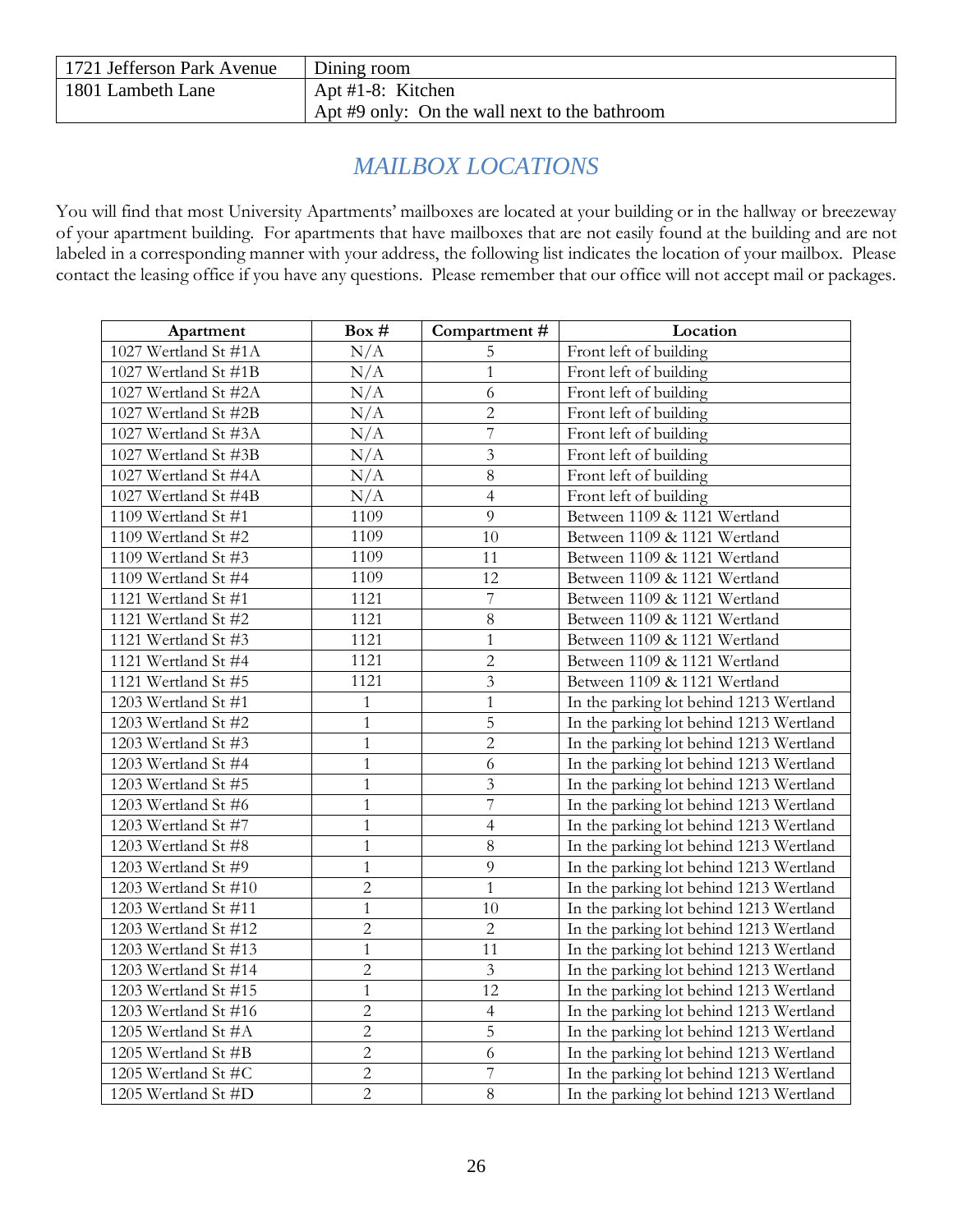## **Smoke-Free Lease Addendum**

**"Tenant(s)" and all members of Tenant(s)' family or household are parties to a written lease with "Landlord" University Apartments, LLC, through Neighborhood Properties, Inc. This Addendum states the following additional terms, conditions and rules which are hereby incorporated into the Lease.** 

**A breach of this Lease Addendum shall give each party all the rights contained herein, as well as the rights in the Lease Agreement.** 

**1. Purpose of No-Smoking Policy. The parties desire to mitigate (i) the irritation and known health effects of secondhand smoke; (ii) the increased maintenance, cleaning and redecorating costs from smoking; (iii) the increased risk of fire from smoking; and (iv) the higher costs of fire insurance for a nonsmoke-free building.** 

**2. Definition of Smoking. The term "smoking" means inhaling, exhaling, breathing, or carrying any lighted cigar, pipe, cigarette, or other tobacco product or similar lighted or vapor producing product or apparatus in any manner or any form.** 

**3. Smoke-Free Community. Tenant(s) agree and acknowledge that the Premises to be occupied by Tenant(s) and members of Tenant(s)' dwelling have been designated as a smoke-free living environment. Tenant(s) and members of Tenant(s)' dwelling shall not smoke anywhere in the unit rented by Tenant(s), or the building where the Tenant(s)' dwelling is located, or in any of the common areas or adjoining grounds of such building or other parts of the community, nor shall Tenant(s) permit any guest(s) or visitor(s) under the control of Tenant(s) to do so. If Tenant(s) or Tenants(s) guests or visitors are found to be smoking, Tenant(s) will be automatically fined \$500 in restoration fees. In addition Tenant(s) will be considered to be in breach of Tenant(s) Lease Agreement.** 

**4. Tenant to Promote No-Smoking Policy and to Alert Landlord of Violations. Tenant(s) shall inform Tenant(s)' guests of the no- smoking policy. Further, Tenant(s) shall promptly give Landlord a written statement of any incident where tobacco smoke is migrating into the Tenant(s)' unit from sources outside of the Tenant(s)' apartment unit.** 

**5. Landlord Not a Guarantor of Smoke-Free Environment. Tenant(s) acknowledge that Landlord's adoption of a smoke-free living environment, and the efforts to designate the community as smoke-free, do not make the Landlord or any of its managing agents the guarantor of Tenant(s)' health or of the smoke-free condition of the Tenant(s)' unit and the common areas. However, Landlord shall take reasonable steps to enforce the smoke-free terms of its leases and to make the complex smoke-free. Landlord is not required to take steps in response to smoking unless Landlord knows of said smoking or has been given notice of said smoking.** 

**6. Other Tenants are Third-Party Beneficiaries of Tenant(s)' Agreement. Tenant(s) agree that the other Tenants at the complex are the third-party beneficiaries of Tenant(s)' Smoke-Free Addendum Agreement with Landlord. (In layman's terms, this means that Tenant(s)' commitments in the Addendum are made to the other Tenants as well as to the Landlord.) A Tenant may sue another Tenant**